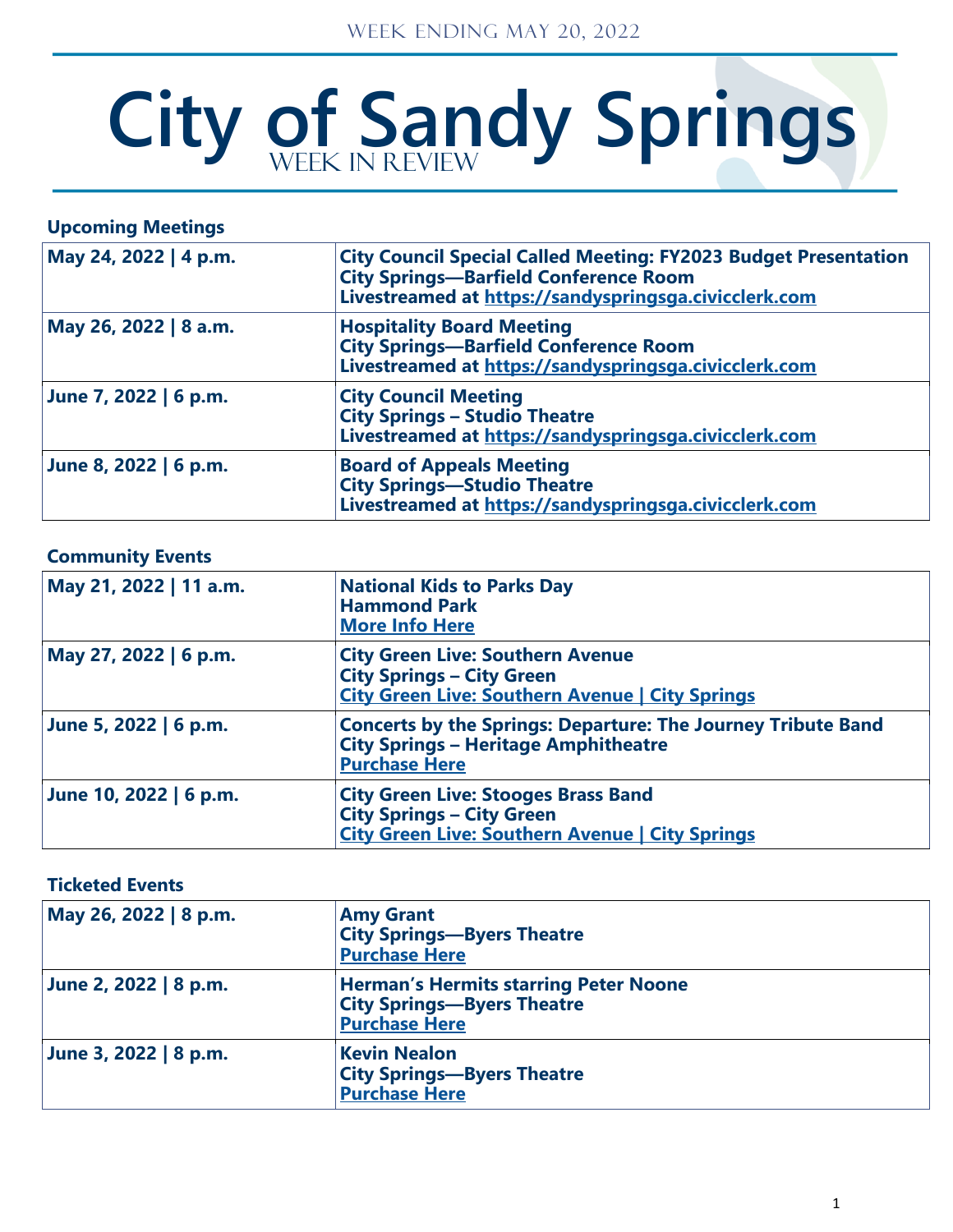# **CUSTOMER SERVICE AND CITIZEN ENGAGEMENT**

#### **CALL CENTER**

- Total calls last week: 1,025
- Average handle time: 148.5 seconds
- Average speed of answer: 23.94 seconds
- Service level for 80% of all calls to be answered within 30 seconds during business hours: 71.15%
- Service level for 90% of all calls to be answered within 60 seconds during business hours: 82.82%



# **PUBLIC SAFETY**

#### **SSPD**

| <b>Total Alarm Calls</b>     | 21   |
|------------------------------|------|
| <b>False Alarms</b>          | 21   |
| Calls for Service (CFS)      | 1973 |
| Citizen Initiated CFS        | 874  |
| <b>Officer Initiated CFS</b> | 1099 |
| Accidents                    | 141  |
| Citations/ Summons Issued    | 366  |

#### **SOUTH DISTRICT**

- Reported 2 Entering-Auto incidents: 1 vehicle had forced entry and items stolen. 1 vehicle was unlocked, and items were stolen
- Reported 2 Burglary incidents:
	- o Commercial burglary with a free-standing ATM taken.
	- o Victim reported his back patio door was shattered. Offenders ran off when alarm sounded

#### **NORTH DISTRICT**

- Reported 6 Entering-Auto incidents
	- o Multiple vehicles were entered by force and items stolen
	- o Multiple unsecured vehicles were entered and had items stolen.
	- o 1 arrest for Loitering & Prowling and Obstruction related to an entering auto suspect

#### **COMMUNITY AFFAIRS**

- Attended one HOA meeting
- Conducted 3 home assessments
- Accepted the Special Olympics Torch from Roswell PD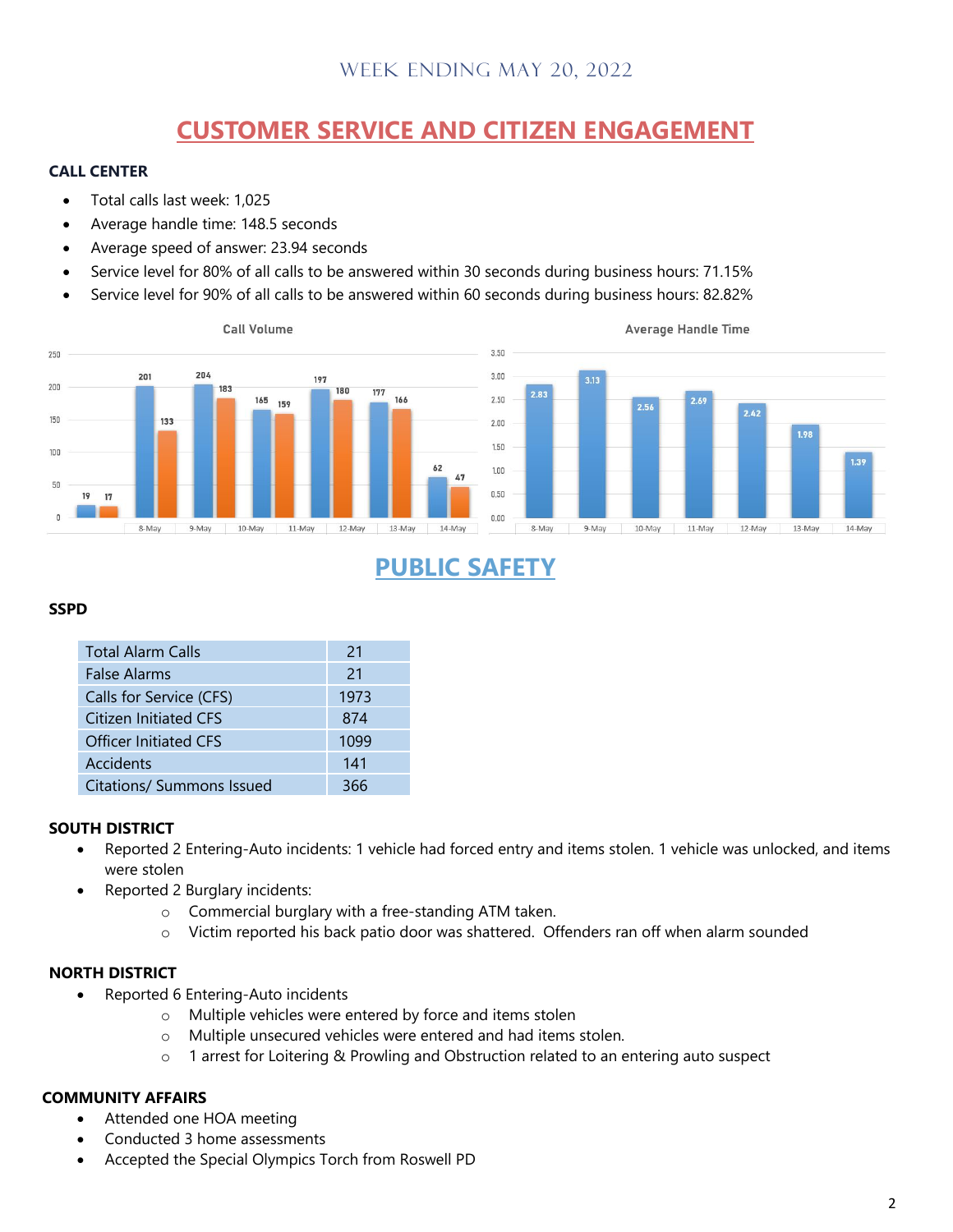#### **STREET CRIMES UNIT (SCU)**

• 3 misdemeanor arrests, 19 traffic stops, 8 traffic citations issued, 2 wanted persons located, 3 suspicious person/vehicles, 1 arrest warrants, 2 knock and talks, 20 surveillance hours, 32 hours assisting other units, 35 hours assisting other agencies, 12 investigative hours.

#### **TRAFFIC UNIT**

• 9 misdemeanor arrests, 117 traffic stops, 132 citations issued, 8 hours on traffic complaints, 14 traffic complaints worked, 9 cases assigned, 7 cleared cases, 8 hrs assisting other units, 5 patrol assists, 3 traffic crashes, 1 call-out, and 6 calls for service.

#### **TRAFFIC RESPONSE VEHICLE (TRV)**

• 6 traffic stops, 8 citations issued, 2 vehicle impounds, 3 crash calls, 9 patrol assists, 2 flat tires, 47 calls for service, 1 jump starts.

#### **K-9 UNIT**

• 1 felony arrest, 1 misdemeanor arrest, 2 city arrests, 26 traffic stops, 30 traffic citations, 1 Wanted Person, 1 suspicious person/vehicle, 2 drug complaints, 6 surveillance hours, 4 SIU assists, 1 K9 Deployment, 15 hours assisting other units, 8 hours assisting other agencies.

#### **BIKE PATROL UNIT**

• The unit reported 2 arrests, 5 traffic citations, 1 warning citation, 1 parking citation and 3 field contacts.

#### **CITIZENS ON PATROL UNIT**

• The VIPS and Citizens on Patrol (COP) units reported 92 total volunteer hours composed of 6 patrol shifts and 1 TRV shift this past week. Additionally, the COP unit conducted 5 house checks, 66 business checks, and issued 10 handicap-parking citations.

#### **SSFD**

| <b>Total Calls</b>  | 238 |
|---------------------|-----|
| <b>Fires</b>        | 2   |
| <b>EMS</b>          | 107 |
| <b>HAZMAT</b>       |     |
| Service             | 23  |
| Good Intent         | 74  |
| <b>False Alarms</b> | 28  |
|                     |     |

#### **FIRE APPARATUS RESPONSE TIMES**

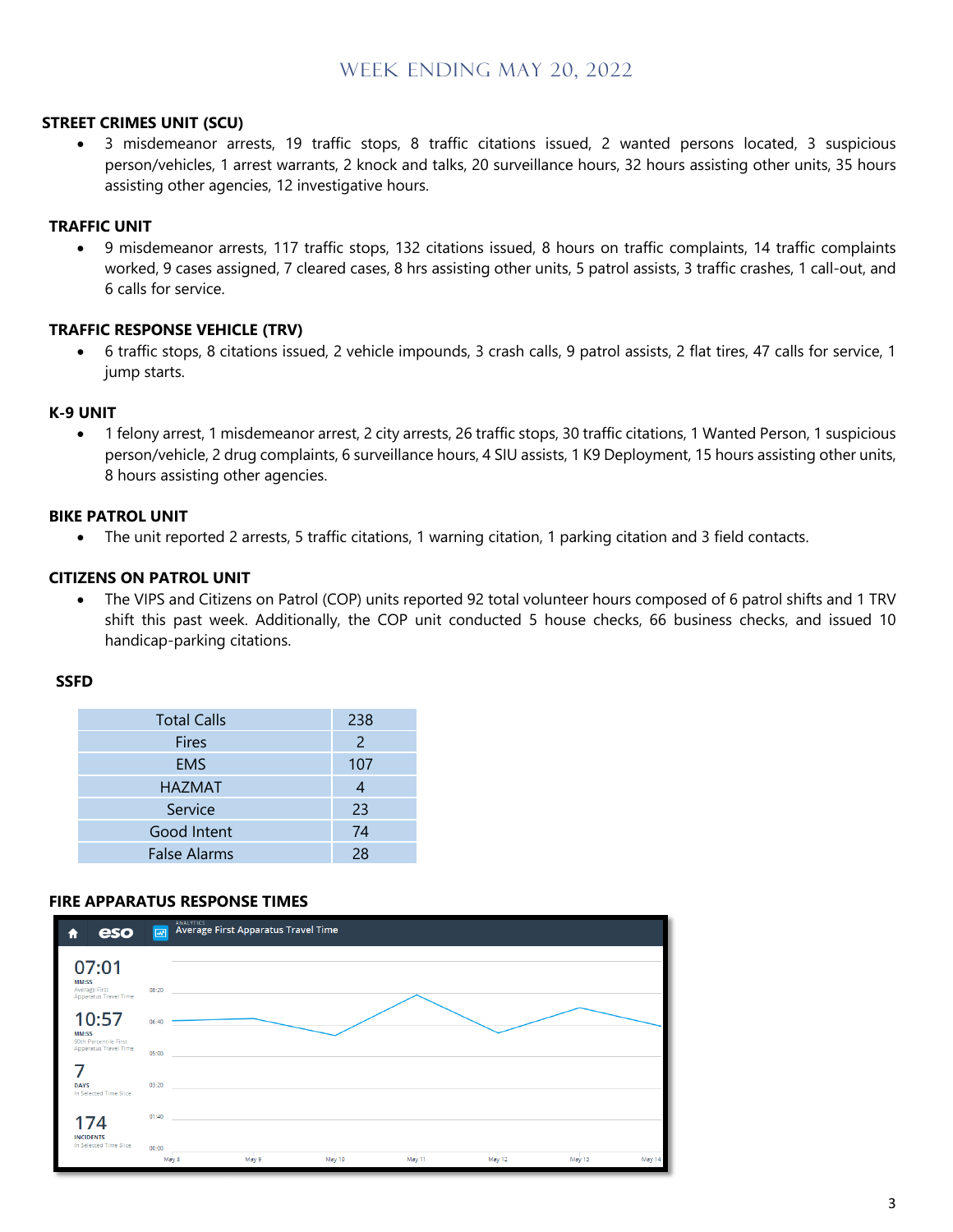#### **AMR RESPONSE**

- Total Calls: 208
- Alpha Calls: 60 (Non-Emergency) Compliance 98% (prior to exceptions)
- Bravo-Echo Calls: 148 (Emergency) Compliance 73% (prior to exceptions)

#### **OPERATIONS**

- EMS section personnel administered 15 COVID tests. 7% positivity rate.
- Live Burn training concluded on Twin Branch Road.

#### **SIGNIFICANT INCIDENTS**

- Units responded to a reported water rescue in the 200 block of Morgan Falls Road. Upon arrival, personnel found and rescued an individual from a nearby dock along the Chattahoochee River. The individual was reunited with family.
- Units responded to a reported structure fire in the 400 block of Ivy Hall. Upon arrival, personnel were advised of an electrical odor contained in kitchenette and storage room of the basement. Power to the breaker was secured.

#### **FIRE MARSHAL / COMMUNITY RISK REDUCTION**

| Fire Investigations     |     |
|-------------------------|-----|
| <b>Plan Review</b>      | 22  |
| Inspections             | 165 |
| <b>Violations Cited</b> | 107 |
| Open Records            |     |

#### **OUT OF SERVICE HYDRANTS**

- Private Hydrants: 20
- Public Hydrants: 21

#### **ADMINISTRATION**

- Personnel attending officer leadership training from Chief Marc Bashoor.
- Exploring administrative vehicle options. (battery/hybrid)
- Continued review of policies and procedures in Lexipol.
- Meeting with Atlanta Watershed Management to plan collaboration regarding fire hydrants in Sandy Springs.
- Research on incident data concentration comparison to current fire station locations.
- WestNet installation beginning Friday, May 20.

#### **EMERGENCY MANAGEMENT**

• Attended City Green Live and Stars and Stripes meeting.

# **TRANSPORTATION ACCESSIBILITY AND COMMUNITY APPEARANCE**

| IJPLUJI PRUURAIVI                             |                      |                                                                                                                                                                                                                               |                                                    |  |
|-----------------------------------------------|----------------------|-------------------------------------------------------------------------------------------------------------------------------------------------------------------------------------------------------------------------------|----------------------------------------------------|--|
| <b>Project Address</b>                        | <b>Current Phase</b> | <b>Status</b>                                                                                                                                                                                                                 | <b>Upcoming</b>                                    |  |
| TS-105 Roswell Road at<br>Grogan's Ferry Road | Construction         | Traffic shift on Grogans Ferry for road<br>realignment. Grading, storm drain, curb<br>and gutter/sidewalk concrete work<br>underway on Roswell Road and Grogans<br>Ferry Road. Intermittent lane closures on<br>Roswell Road. | Signal work, paving (Roswell<br>Rd starting 5/23). |  |

## **TSPLOST PROGRAM**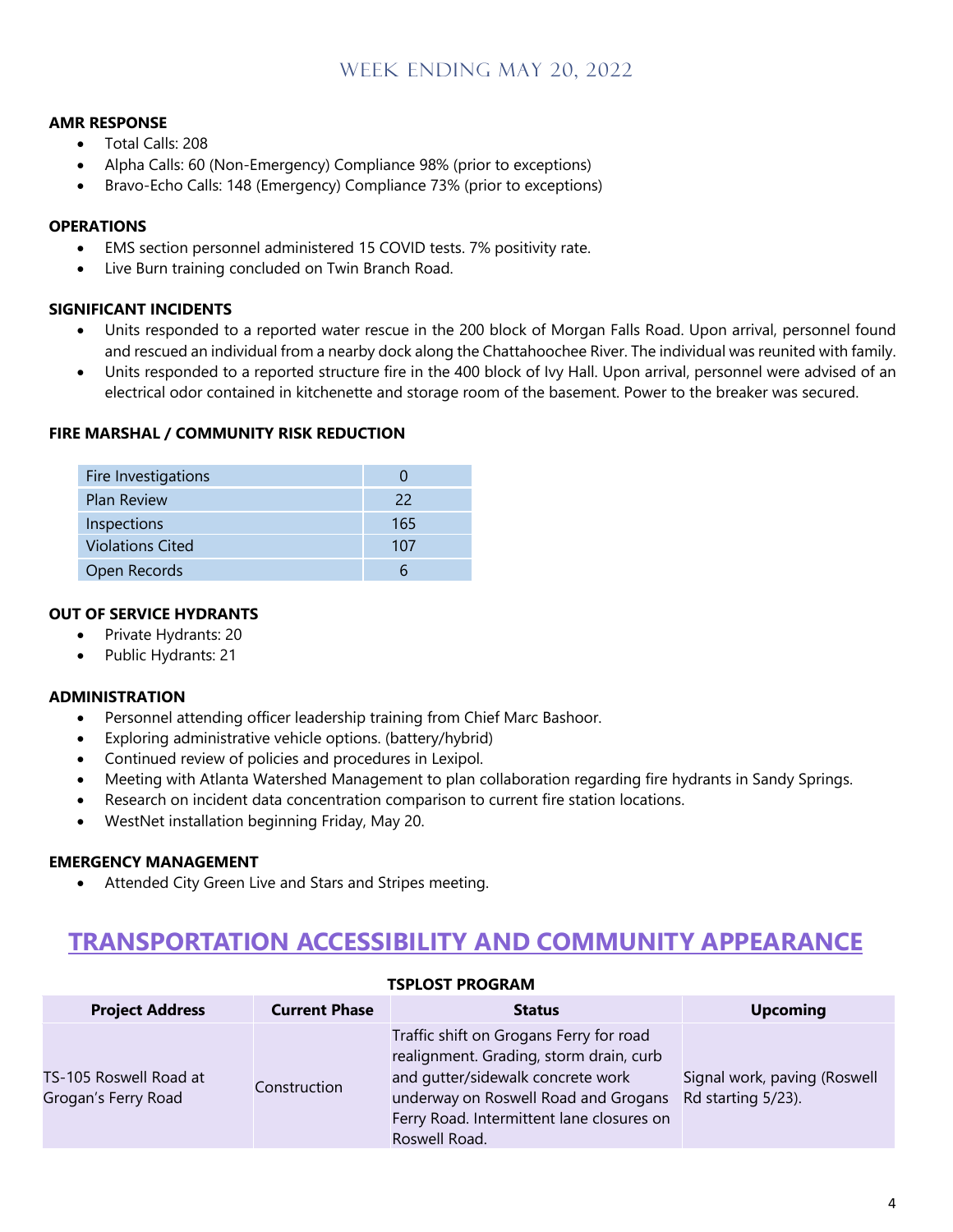| TS-106 Northside Drive at<br>Riverview/Old Powers Ferry | Final Design/ROW                      | City right of way (ROW) acquisition<br>complete. Final plans complete. Overhead<br>utility relocation coordination ongoing<br>with affected Utilities.                                                               | Bid and award construction.                                                                                                                                           |
|---------------------------------------------------------|---------------------------------------|----------------------------------------------------------------------------------------------------------------------------------------------------------------------------------------------------------------------|-----------------------------------------------------------------------------------------------------------------------------------------------------------------------|
| TS-108 Roswell Road at<br>Dalrymple Road                | Final Design/ROW                      | ROW acquisition underway. Final plans<br>underway.                                                                                                                                                                   | Complete ROW acquisition,<br>bid and award construction.                                                                                                              |
| TS-111 Spalding Drive at Pitts<br>Road                  | Final Design/ROW                      | ROW acquisition efforts and final plan<br>review ongoing.                                                                                                                                                            | Complete ROW acquisition,<br>bid and award construction.                                                                                                              |
| Ferry                                                   | <b>Utilities</b>                      | ROW acquisition underway. Georgia<br>TS-191 Mt. Vernon at Johnson Final Design/ROW/ Power Company (GPC) plan preparation<br>ongoing. Final construction plans<br>underway.                                           | Utility coordination, complete<br>ROW acquisition. Begin utility<br>undergrounding.                                                                                   |
| TS-192 Mt. Vernon Highway                               | Final Design/ROW/<br><b>Utilities</b> | ROW appraisals and acquisition<br>underway. Utility Coordination ongoing.<br>Final Plans under review.                                                                                                               | Complete right of way<br>acquisition.                                                                                                                                 |
| <b>TS193 Hammond Drive</b><br>Corridor                  | Design                                | Survey, Sub-Surface Utility Investigation<br>Surveys/Preliminary and Preliminary Design underway. Final<br>Design Amendment approved by Council<br>on 5/17.                                                          | Complete Survey and<br>continue Sub-Surface Utility<br>Investigation. Continue<br>preliminary design and bridge<br>concepts for Kayron Drive<br>pedestrian underpass. |
| T-0060 SR 400 Multi-Use Path                            | Final Design/ROW/<br><b>Utilities</b> | ROW Acquisition underway. Foundation<br>design underway. Utility coordination<br>underway, pipeline encroachment<br>agreements reviewed by COSS and<br>comments returned. Seeking Federal<br>funds for construction. | Complete foundation<br>recommendations and design.<br>Complete ROW negotiations.                                                                                      |

## **CAPITAL IMPROVEMENT PROGRAM (CIP)**

| <b>Project Name</b>                                                                                                                    | <b>Current Phase</b> | <b>Status</b>                                                                                  | <b>Upcoming</b>                                                          |
|----------------------------------------------------------------------------------------------------------------------------------------|----------------------|------------------------------------------------------------------------------------------------|--------------------------------------------------------------------------|
| T-0019 Roswell Road<br>Streetscapes (East Side - City Concept<br>Limit to I 285. West Side - City Development<br>Limit to Long Island) |                      | Field survey work and concept<br>development underway.                                         | Concept design.                                                          |
| T-0033-7 CDBG Roswell Road<br>Streetscape Phase 2 - Lake<br>Placid to Northwood                                                        | <b>ROW/Utility</b>   | ROW acquisition and utility coordination.                                                      | Construction bidding after<br>ROW acquisition and utility<br>agreements. |
| T-0035 Roswell Road<br>Bicycle/Pedestrian Bridge over ROW/Utility<br>Chattahoochee River (City of<br>Roswell)                          |                      | ROW acquisition phase.                                                                         | Construction Let. Roswell<br>coordinating with GDOT.                     |
| T-0043 Glenridge Drive @<br>Roswell Road (GDOT)                                                                                        | Construction         | Contractor working on final signal and<br>shoulder work.                                       | Project substantially complete<br>with final closeout work<br>ongoing.   |
| T-0058-1 Boylston Drive<br>Streetscape and Hammond                                                                                     | Right of Way         | Preliminary design work underway.                                                              | ROW acquisitions planned to<br>begin summer 2022.                        |
| T-0064 Peachtree Dunwoody<br>at Telford Roadway                                                                                        | Construction         | Construction began in October. Site work Construction completion<br>and utility work underway. | planned for fall 2022.                                                   |
| T-0066 (PI 0016615) State<br>Route (SR) 140/Holcomb                                                                                    | Right of Way         | Final Design Complete.                                                                         | Begin right-of-way activities.                                           |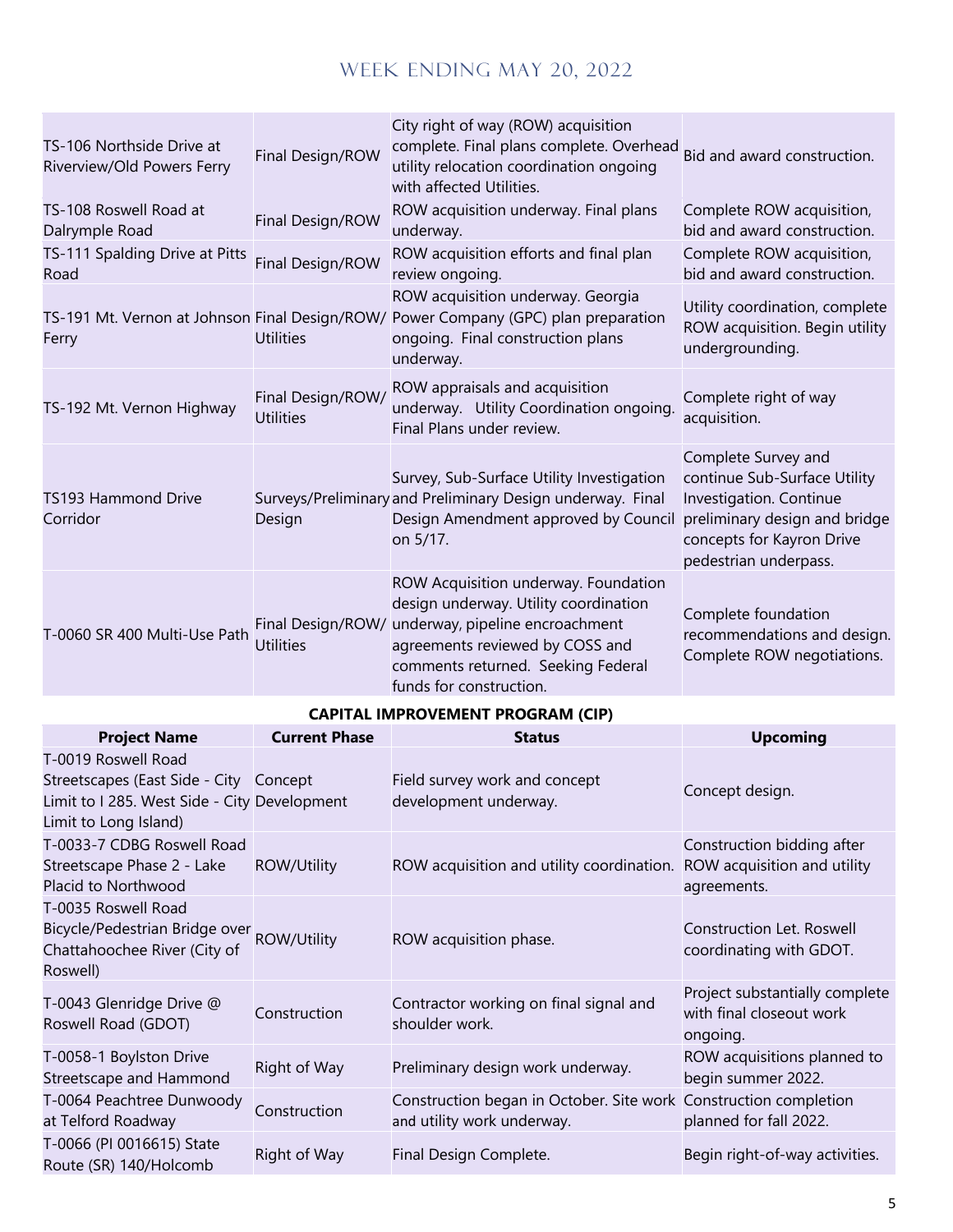| <b>Project Name</b>                                                                                                                                         | <b>Current Phase</b>                                                   | <b>Status</b>                                                                                                                                                                                          | <b>Ilncoming</b>                                                                                                                                            |
|-------------------------------------------------------------------------------------------------------------------------------------------------------------|------------------------------------------------------------------------|--------------------------------------------------------------------------------------------------------------------------------------------------------------------------------------------------------|-------------------------------------------------------------------------------------------------------------------------------------------------------------|
| <b>TRANSPORTATION/TRAFFIC</b>                                                                                                                               |                                                                        |                                                                                                                                                                                                        |                                                                                                                                                             |
| GA 400 Bridge Enhancements<br>(Roberts Drive, Pitts Road,<br>Spalding Drive)<br>I-285 Bridge Enhancements<br>(Roberts Drive, Pitts Road,<br>Spalding Drive) | <b>GDOT Agreement</b><br>In Place<br><b>GDOT Agreement</b><br>in Place | Intergovernmental Agreement (IGA)<br>reached with Georgia Department of<br>Transportation (GDOT).<br>Memorandum of Understanding (MOU)<br>reached with Georgia Department of<br>Transportation (GDOT). | GDOT updating procurement<br>schedule.<br>GDOT I-285 Roswell Road to<br>Riverside Drive Auxiliary Lane<br>Project planned to begin<br>construction in 2023. |
| TS-172 Brandon Mill Road<br>Sidewalk (Lost Forrest Drive to ROW/Utility<br>Brandon Ridge Drive)                                                             |                                                                        | Preliminary Design complete and<br>beginning right of way.                                                                                                                                             | ROW acquisition. Construction<br>planned for 2022.                                                                                                          |
| TS-170 Interstate North<br>Parkway Multi-use Path<br>(Northside Drive to the<br>Chattahoochee River Bridge)                                                 | Construction                                                           | Construction began in October 2021.                                                                                                                                                                    | Construction completion<br>planned for summer 2022.<br>Street trees to be planted in<br>Fall 2022.                                                          |
| TS-169 Dunwoody Club Drive<br>Sidewalk from Spalding Drive Construction<br>to Fenimore Circle                                                               |                                                                        | Construction contract awarded and<br>began September 2021. Utility conflicts<br>currently being addressed.                                                                                             | Project Substantially<br>Complete. Final closeout<br>planned for June 2022.                                                                                 |
| TS-168 Dalrymple Road<br>Sidewalk (Princeton Way to<br>Duncourtney Dr.)                                                                                     | Construction                                                           | Construction bids have been received and Construction planned to begin<br>are in review.                                                                                                               | Summer 2022.                                                                                                                                                |
| TS-166 Spalding Drive<br>Widening and Sidewalk<br>Project (Gwinnett County)                                                                                 | Construction                                                           | Roadway and bridge construction<br>underway. Traffic now routed onto first<br>half of new bridge.                                                                                                      | Work to complete the second<br>half of the new bridge<br>structure.                                                                                         |
| T-0071 Roswell Road North<br>End Blvd.                                                                                                                      | Study                                                                  | Consultant Scoping Study underway.                                                                                                                                                                     | Existing conditions assessment<br>and scoping options<br>underway.                                                                                          |
| T-0069 Peachtree Dunwoody- Construction<br>Windsor Parkway Turn Lane                                                                                        |                                                                        | Construction began 02/22. Site clearing<br>and storm line work underway.<br>Coordinating with utilities.                                                                                               | Continue storm line work.<br>Construction completion<br>planned for fall 2022.                                                                              |
| T-0067 Mt. Vernon Highway - Construction<br>Dupree                                                                                                          |                                                                        | Construction began in December 2021.<br>Mast arms installed.                                                                                                                                           | Signal work. Completion<br>planned for Summer 2022.                                                                                                         |
| <b>Bridge Road at Spalding</b><br>(Administered by Gwinnett<br>County)                                                                                      |                                                                        |                                                                                                                                                                                                        |                                                                                                                                                             |

| <b>Project Name</b>                                                                 | <b>Current Phase</b> | <b>Status</b>                                                                                                                                                                                             | <b>Upcoming</b>                                                                                          |
|-------------------------------------------------------------------------------------|----------------------|-----------------------------------------------------------------------------------------------------------------------------------------------------------------------------------------------------------|----------------------------------------------------------------------------------------------------------|
| T-0070 Access Management<br>Study                                                   | Planning             | Consultant drafted existing conditions<br>inventory. Public information meeting was Develop corridor alternatives.<br>conducted 1/24.                                                                     |                                                                                                          |
| T2205 North End Roadway<br>Safety Analysis                                          | Study                | Consultant completed initial crash<br>analysis and conducted a design<br>workshop with the technical team.                                                                                                | Review input from public<br>information meeting and<br>online survey.                                    |
| T2205 Abernathy at Roswell<br>Road/SR 9 Intersection Safety Study/Design<br>Project |                      | GDOT contractor selected for first and<br>second group of projects from Abernathy<br>to Roswell. Construction of the short-term<br>safety improvements is underway.<br>Reviewing long-range alternatives. | Complete construction of<br>short-term safety projects and<br>complete long-range technical<br>analysis. |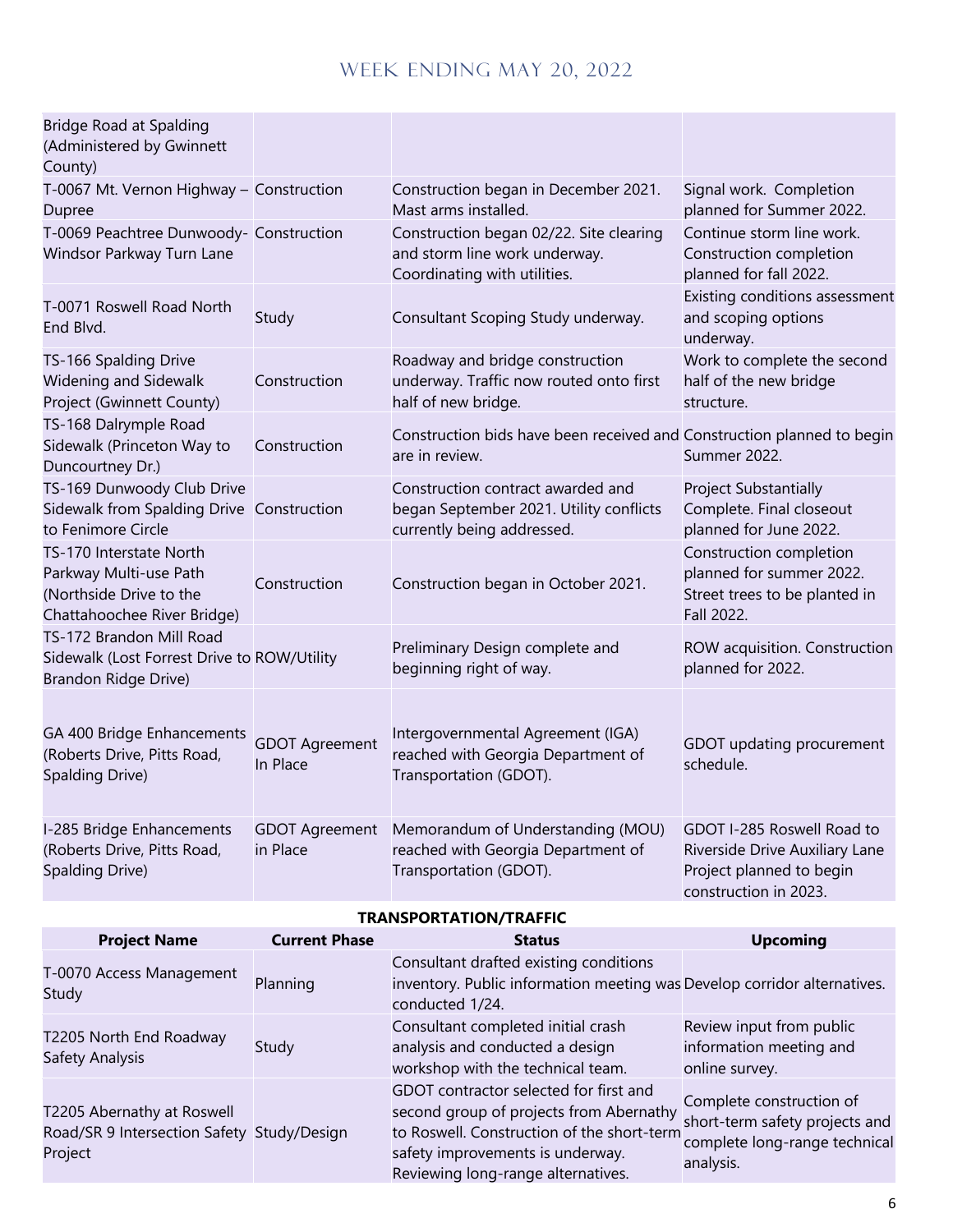| T2205 Roswell Rd/SR 9 at<br>Fulton Government Ctr. Mid-<br><b>Block</b>            | Design | Initiate preliminary engineering design<br>and conduct utility coordination.                                                                                                                                    | Continue preliminary<br>engineering design.                             |
|------------------------------------------------------------------------------------|--------|-----------------------------------------------------------------------------------------------------------------------------------------------------------------------------------------------------------------|-------------------------------------------------------------------------|
| T2206 Upgrade Vehicle<br>Approach Warning Flashers at Construction<br>10 locations |        | Continue VAWF construction which<br>includes new posts and electrical meters.                                                                                                                                   | Complete construction.                                                  |
| T2207 Traffic Calming                                                              | Study  | Undertake Traffic Calming Study in<br>Grogans Landing neighborhood.<br>Continue traffic calming coordination<br>with: Old Powers Ferry, Glenridge-<br>Hammond, Allen Road, Rivershore Estates<br>neighborhoods. | Continue traffic calming<br>coordination.                               |
| PF002 Public Safety Building<br><b>Fiber Design</b>                                | Design | Consultant has prepared preliminary<br>plans.                                                                                                                                                                   | Consultant has commenced<br>initial utility coordination<br>activities. |

#### **FIELD SERVICES**

Pavement Maintenance:

|                        |                        |                                 |                   | <b>WEATHER</b><br><b>PERMITTING</b> |
|------------------------|------------------------|---------------------------------|-------------------|-------------------------------------|
|                        |                        |                                 | <b>MILLING</b>    | <b>TOPPING</b>                      |
| <b>DESCRIPTION</b>     | <b>From</b>            | To                              | <b>START DATE</b> | <b>START DATE</b>                   |
| Lake Placid Dr         | Roswell Rd             | Lake Placid Dr                  | Complete          | Water Leak                          |
| Mount Paran Rd Nw      | Jett Rd                | Highcourt Rd                    | Complete          | Complete                            |
| <b>Windsor Pkwy</b>    | <b>Brinkley Ln</b>     | High Pointe Rd                  | 5/17              | 5/19                                |
| <b>Windsor Pkwy</b>    | Windsor Gate Ct        | Peachtree Dunwoody<br><b>Rd</b> | 05/20             | 05/23                               |
| Windsor Gate Cv        | <b>Windsor Gate Ct</b> | Eop                             | 05/20             | 05/23                               |
| <b>Windsor Gate Ct</b> | Windsor Pkwy           | <b>Windsor Gate Cv</b>          | 05/20             | 05/23                               |
| Starlight Cir          | Starlight Dr           | Eop                             | 05/23             | 05/25                               |
| Danbury Ln             | Stella Dr              | Circular Cul De Sac             | Complete          | Complete                            |
| Dudley Lane            | Change Order For Cip   | Change Order For Cip            | Complete          | Complete                            |
| Evergreen Dr           | Peachtree Dunwoody Rd  | City Limits                     | 05/23             | 05/25                               |
| Churchill Downs Rd     | Longchamps Dr          | Old Woodbine Rd                 | 05/25             | 05/26                               |
| Longchamps Dr          | Old Woodbine Rd        | <b>Balmoral Rd</b>              | 05/25             | 05/26                               |
| Old Woodbine Rd        | Longchamps Dr          | Cul-De-Sac                      | 05/25             | 05/26                               |

T-3000 Deep Mill Repair Project:

• Work complete.

T-4000 City Beautification:

• Johnson Ferry Landscape Enhancement project: Planting complete. Power washing in progress.

T-7500 Guardrail Replacement Program:

- Three sites to be let for replacement by GDOT through Off System Safety Program on 3/18.
- Design underway for 20 sites throughout the City.
- Concept design completed for all 20 sites.
- Construction bids received for repairs at 8 locations. Contracts signed. NTP to be issued in May (150-day performance period).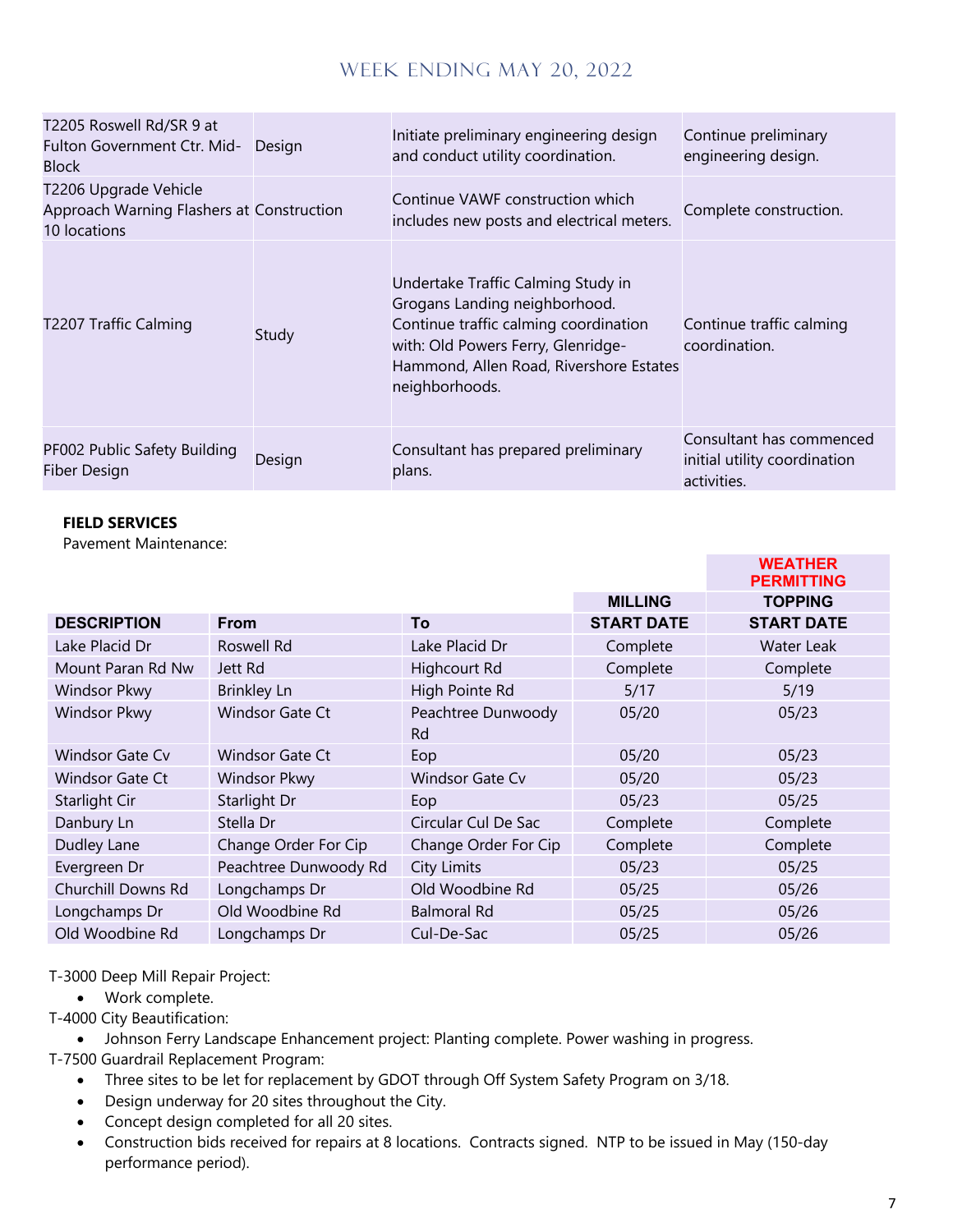T-9100 FY2021 Bridge Maintenance:

- Phase I work complete.
- Phase II in design.

Right of Way Maintenance

- Mowing on I-285 and GA SR 400 began 4/4.
- Mowing on City primary and secondary routes returns to weekly mowing during growing season (April through October).
- Citywide Right-of-Way litter removal services exhibiting need for improvement in some areas.
- Street sweeping: Underway with most work performed in the evenings.
- Sidewalk repairs began 9/1.
- Pothole Repair project Completed repairs on 700+ pothole locations throughout the City since 2/21/22. Currently doing larger patches and sidewalk when concrete is available.

**Utilities** 

- 6 Utility Permits were received.
- 14 Permits were issued.
- 50 Active Large jobs (32 permits) (Fulton Co.: 3, Verizon: 32, City of Atlanta Water: 4, AGL: 2, AT&T: 5, Comcast: 2, Other: 0)
- 0 Completed.

City of Atlanta Water

- $\bullet$  8 Active water leaks.
- 51 Outstanding Restorations.

Street Lighting

- 0 requests for new streetlights were received.
- 0 street light petitions sent to residents.
- 0 lease agreement is in circulation for signatures.

#### **Community Appearance Weekly Inspection Report for 5/12/2022**

| <b>ROADWAY</b>        | <b>LITTER</b> | <b>MOWING</b> | <b>SWEEPING</b> | <b>NOTES</b>                                                                                                    |
|-----------------------|---------------|---------------|-----------------|-----------------------------------------------------------------------------------------------------------------|
| Roswell Road North    | $A -$         | $A -$         | B               | Light litter. Turn lanes need to be swept better.                                                               |
| Roswell Road South    | $A -$         | $A -$         | B               | High grass at Mystic Place. Light litter.                                                                       |
| Northridge            | B             | $\mathsf{A}$  | N/A             | Litter at Dunwoody Place and Colquitt Rd.                                                                       |
| Dunwoody Place        | A             | A             | A               | Sign at QT.                                                                                                     |
| Abernathy             | $A -$         | $A -$         | B               | Islands at Roswell Rd not swept. Not mowed at Wright<br>Rd. (both sides). Litter at LA Fitness shopping center. |
| Sandy Springs Circle  | B             | A             | N/A             | Litter near Roswell Rd.                                                                                         |
| Johnson Ferry         | B             | B             | N/A             | High grass from River Valley Rd. to Abernathy Rd. Litter<br>at river.                                           |
| I-285 Eastbound       | $\mathsf{C}$  | N/A           | N/A             | Litter on Riverside interchange. Debris from Roswell Rd<br>to SR 400.                                           |
| I-285 Westbound       | B             | N/A           | N/A             | Debris in construction area. Weeds at New Northside<br>Drive island need attention.                             |
|                       |               |               |                 |                                                                                                                 |
| GA-400 North of I-285 | $\mathsf{C}$  | In Progress   | N/A             | Light litter throughout.                                                                                        |
| GA-400 South of I-285 | C             | In Progress   | N/A             | Litter both sides.                                                                                              |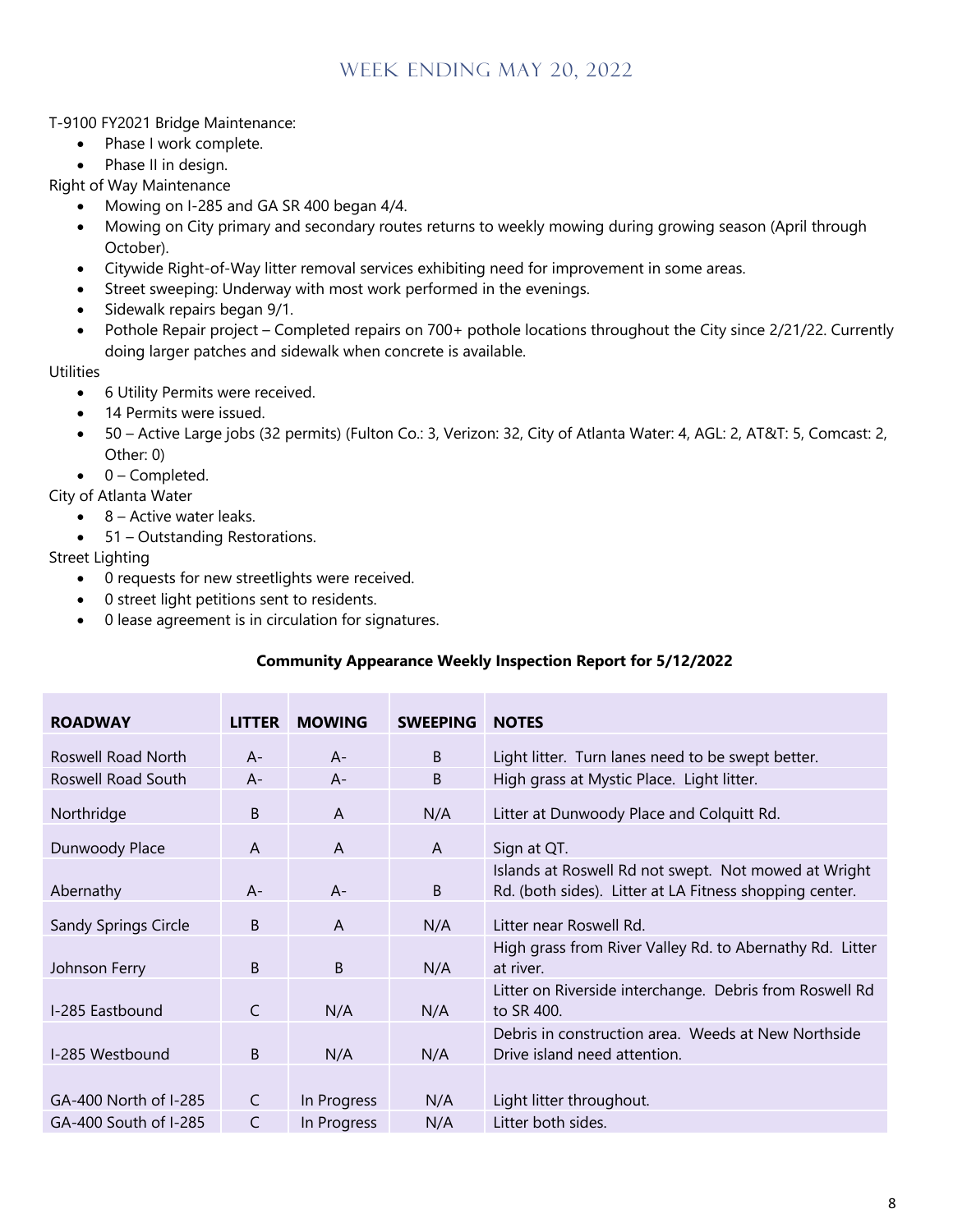#### **After Hours Calls**

• 5/13/22 – Staff received a report of lights at Dunwoody Pl and Northridge Pkwy flashing red in all directions. Signal contractor responded.

#### **Traffic Services crews completed 18 work orders:**

- **Signals / Lights:**
	- 1 Power Outage
	- 4 Maintenance Poles and Field Wiring
	- 2 Maintenance Signal Heads
	- 3 Traffic Signal on Flash
	- 1 VAWF Preventive Maintenance
	- $\bullet$  1 Fiber Locate

#### **Signs**

- 2 Install Sign
- 1 Relocate Sign
- 2 Trim Vegetation
- 1 Speed Hump

#### **Field Services**

- 19 Service requests received, and 19 service requests/work orders completed
- $\bullet$  1 Dead Animal
- $\bullet$  3 Litter in Right of Way
- 4 Potholes/Resurface
- 0 Walls/Fence
- 0 Sidewalk/Curb/Gutters
- 4 Tree Removal
- 7 Trim/Vegetation

#### **CUSTOMER SERVICE**

- Permitting Appointments: 40
- Planner of the Day Appointments: 4
- Revenue Appointments: 33
- Developer Meetings: 10

#### **CODE ENFORCEMENT**

- Citations: 1
- Complaints: 25
- Inspections: 85
- Notices of Violation: 23
- Resolutions: 20
- Signs: 20
- Open Records Requests: 7
- Code & Land Cases: 39
- Alcohol License Applications Reviewed: 3
- Special Event Applications Reviewed: 1

| <b>Case Number</b> | <b>Case Type</b>            | <b>Case Status</b> | <b>Case Address</b>    | <b>Open Date</b> | <b>District</b> |
|--------------------|-----------------------------|--------------------|------------------------|------------------|-----------------|
| JV-005874-2022     | Junk Vehicle I              | Active             | 526 Granite Ridge Pl   | 05/13/2022       |                 |
| PM-005852-2022     | <b>Property Maintenance</b> | Active             | 7820 Holcomb Bridge Rd | 05/09/2022       |                 |
| PRK-005875-2022    | Parking                     | Active             | 519 Granite Ridge Pl   | 05/13/2022       |                 |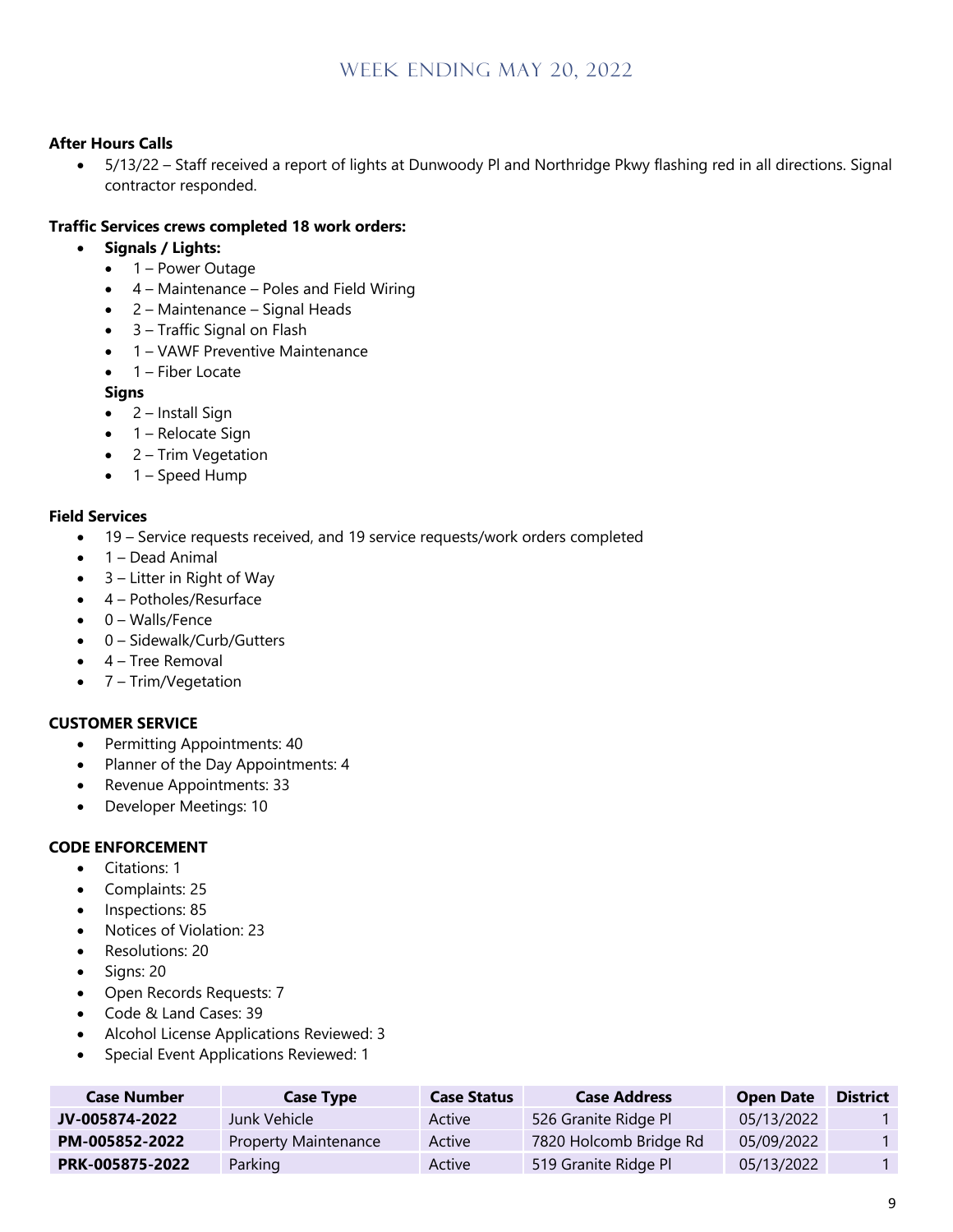| WH-005850-2022   | <b>Waste Hauler</b>         | Active                  | 1545 Spalding Dr                    | 05/09/2022 | 1              |
|------------------|-----------------------------|-------------------------|-------------------------------------|------------|----------------|
| WWP-005870-2022  | Work Without a Permit       | <b>New</b>              | 7985 Nesbit Ferry Rd                | 05/12/2022 | 1              |
| PM-005857-2022   | <b>Property Maintenance</b> | Closed                  | 8085 Adair Ln                       | 05/10/2022 | $\overline{2}$ |
| PM-005863-2022   | <b>Property Maintenance</b> | Active                  | 505 Tahoma Dr                       | 05/11/2022 | $\overline{2}$ |
| TRSH-005844-2022 | Trash/Debris                | Closed                  | 340 Winding River Dr                | 05/09/2022 | $\overline{2}$ |
| BL-202202418     | <b>Business License</b>     | Closed                  | 1025 Riverside Trce                 | 05/09/2022 | 3              |
| GRA-005858-2022  | <b>Grass and Weeds</b>      | Closed                  | 154 Cromwell Rd                     | 05/10/2022 | 3              |
| MUN-005855-2022  | <b>Municipal Violation</b>  | Active                  | 640 Weatherly Ln                    | 05/10/2022 | 3              |
| NOI-005880-2022  | <b>Noise</b>                | Active                  | 7100 High Top Ln                    | 05/13/2022 | 3              |
| TRSH-005849-2022 | Trash/Debris                | <b>New</b>              | 6700 Roswell Rd                     | 05/09/2022 | 3              |
| TRSH-005860-2022 | Trash/Debris                | <b>New</b>              | 6336 Roswell Rd                     | 05/10/2022 | 3              |
| WWP-005847-2022  | Work Without a Permit       | Closed                  | 6700 Roswell Rd                     | 05/09/2022 | 3              |
| GRA-005848-2022  | <b>Grass and Weeds</b>      | Active                  | 7260 Northgreen Dr                  | 05/09/2022 | $\overline{4}$ |
| PM-005872-2022   | <b>Property Maintenance</b> | Voluntary<br>Compliance | 5700 Roswell Rd                     | 05/11/2022 | $\overline{4}$ |
| PM-005873-2022   | <b>Property Maintenance</b> | Active                  | 5380 Roswell Rd                     | 05/13/2022 | $\overline{4}$ |
| TRSH-005865-2022 | Trash/Debris                | <b>New</b>              | 6628 Cherry Tree Ln                 | 05/11/2022 | $\overline{4}$ |
| WWP-005867-2022  | Work Without a Permit       | <b>New</b>              | 7025 Northgreen Dr                  | 05/12/2022 | $\overline{4}$ |
| GRA-005845-2022  | <b>Grass and Weeds</b>      | Active                  | 455 Hammond Dr                      | 05/09/2022 | 5              |
| GRA-005846-2022  | <b>Grass and Weeds</b>      | Closed                  | 571 Hammond Dr                      | 05/09/2022 | 5              |
| GRA-005877-2022  | <b>Grass and Weeds</b>      | Active                  | 4957 Peachtree<br>Dunwoody Rd       | 05/13/2022 | 5              |
| GRA-005881-2022  | <b>Grass and Weeds</b>      | Active                  | Winfield Glen Ct & High<br>Point Rd | 05/13/2022 | 5              |
| PM-005851-2022   | <b>Property Maintenance</b> | Active                  | 611 Hammond Dr                      | 05/09/2022 | 5              |
| PM-005862-2022   | <b>Property Maintenance</b> | Active                  | 1115 Old Woodbine Rd                | 05/11/2022 | 5              |
| TRSH-005882-2022 | Trash/Debris                | Closed                  | 5610 Glenridge Dr                   | 05/13/2022 | 5              |
| WWP-005853-2022  | Work Without a Permit       | Closed                  | 5308 Northland Dr                   | 05/09/2022 | 5              |
| GRA-005866-2022  | <b>Grass and Weeds</b>      | Active                  | 5295 Long Island Dr                 | 05/12/2022 | 6              |
| PM-005868-2022   | <b>Property Maintenance</b> | Active                  | 301 Londonberry Rd                  | 05/12/2022 | 6              |
| PM-005869-2022   | <b>Property Maintenance</b> | Closed                  | 100 Maryeanna Dr                    | 05/12/2022 | 6              |
| PM-005876-2022   | <b>Property Maintenance</b> | Active                  | 66 Mount Paran Rd NW                | 05/13/2022 | 6              |
| WWP-005856-2022  | Work Without a Permit       | Closed                  | 58 Finch Forest Trl                 | 05/10/2022 | 6              |

## **Enforcement Efforts**

| <b>DISTRICT</b> | <b>ADDRESS</b>             | <b>EFFORT</b>       | <b>VIOLATION</b>                                     | <b>COMPLIANCE</b><br><b>DATE</b> |
|-----------------|----------------------------|---------------------|------------------------------------------------------|----------------------------------|
|                 | 2910 Coles Way             | Citation            | Enclosures                                           | June 27, 2022                    |
|                 | 7820 Holcomb Bridge Rd     | Notice of Violation | An accumulation of garbage and<br>high weeds & grass | May 16, 2022                     |
|                 | 505 Tahoma Dr              | Notice of Violation | Property maintenance                                 | May 27, 2022                     |
|                 | 526 Granite Ridge Place    | Notice of Violation | Motor vehicles                                       | May 20, 2022                     |
|                 | 519 Granite Ridge Place    | Notice of Violation | Specialized parking                                  | May 20, 2022                     |
|                 | 7530 Spalding Lane         | Notice of Violation | Roofs and drainage & exterior<br>surfaces            | May 27, 2022                     |
| $\overline{2}$  | 340 Winding River Drive #C | Notice of Violation | <b>Property Maintenance</b>                          | May 10, 2022                     |
| 3               | 154 Cromwell Road          | Notice of Violation | High weeds & grass                                   | May 13, 2022                     |
| 4               | 7260 Northgreen Dr         | Notice of Violation | Property maintenance                                 | May 24, 2022                     |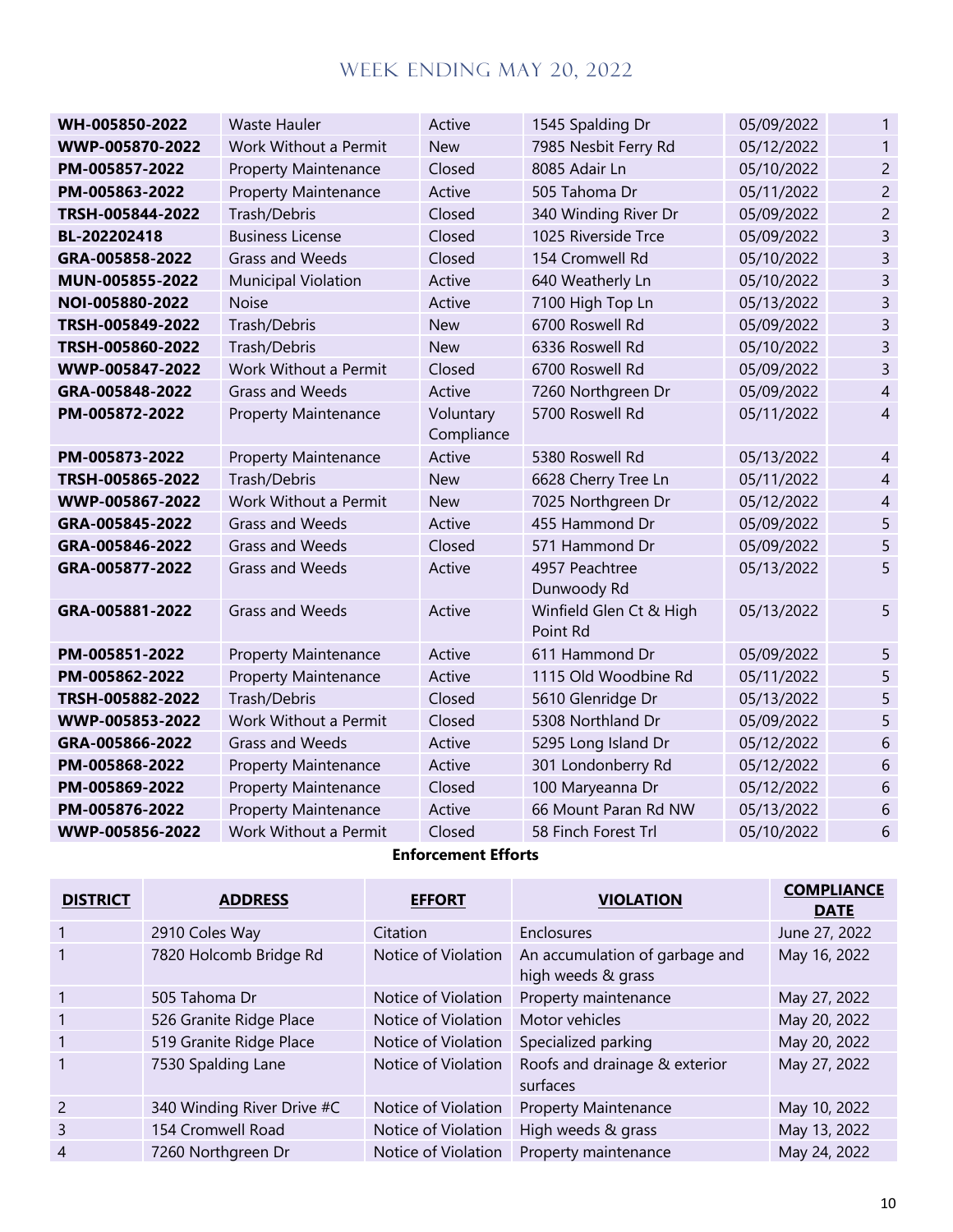| $\overline{4}$ | 6628 Cherry Tree Ln    | Notice of Violation | An accumulation of garbage and<br>high weeds & grass | June 1, 2022 |
|----------------|------------------------|---------------------|------------------------------------------------------|--------------|
| 5              | 635 Glenforest Road    | Notice of Violation | <b>Property Maintenance</b>                          | May 20, 2022 |
| 5              | 455 Hammond Drive      | Notice of Violation | High weeds & grass                                   | May 16, 2022 |
| 5              | 611 Hammond Drive      | Notice of Violation | Property maintenance                                 | May 26, 2022 |
| 5              | 5308 Northland Drive   | Notice of Violation | Working without a permit                             | Immediate    |
| 5              | 5740 Glenridge Drive   | Notice of Violation | An accumulation of garbage                           | May 12, 2022 |
| 6              | 645 Londonberry Road   | Notice of Violation | Trash & debris                                       | May 16, 2022 |
| 6              | 58 Finch Forest Trail  | Notice of Violation | Stop Work Order                                      | Immediate    |
| 6              | 301 Londonberry Road   | Notice of Violation | Property maintenance                                 | May 26, 2022 |
| 6              | 5295 Long Island Drive | Notice of Violation | High weeds & grass                                   | May 15, 2022 |

#### **PLANNING AND ZONING**

- Signs reviewed: 3
- Zoning Certification Letters issued: 2
- Business Licenses processed and reviewed: 8
- PZ@sandyspringsga.gov email inquiries: 5
- Email inquiries: 38
- Lucity Calls/Tickets: 10
- Open Record Requests: 8
- Scope of work, RFP reviews, Project management meetings: 3
- Administrative Variances processed: 3
- CDBG submittals
	- $O$  AAP: 2
	- o Consolidated Plan: 2
	- o Quarterly / Bi-Annual reports submitted: 0

#### **INSPECTIONS**

- Site Inspections: 71
- Building Inspections: 219

#### **MAJOR COMMERCIAL BUILDING PROJECTS**

• There are no major projects

| <b>Permit Applications Summary: May 8-14, 2022</b> |                         |                       |  |  |
|----------------------------------------------------|-------------------------|-----------------------|--|--|
| <b>Permit Type</b>                                 | <b>New Applications</b> | <b>Permits Issued</b> |  |  |
| <b>Building Commercial</b>                         | 15                      | 12                    |  |  |
| <b>Building Residential</b>                        | 31                      | 24                    |  |  |
| Land Disturbance                                   |                         |                       |  |  |
| Pool                                               | 3                       | 3                     |  |  |
| Special Event                                      | $\Omega$                | 1                     |  |  |
| Trade (Mech/Elec/Plumb)                            | 28                      | 32                    |  |  |
| <b>Tree Removal</b>                                | 23                      | 18                    |  |  |
| <b>Totals</b>                                      | 101                     | 91                    |  |  |

#### **Permits with Late Reviews – 37 Permits (43 Reviews)**

| <b>Due</b> | <b>Assigned</b> | <b>Address</b>             | <b>Permit Number</b> | <b>Review Team</b> |
|------------|-----------------|----------------------------|----------------------|--------------------|
| 5/13/2022  | 5/6/2022        | 6325 Peachtree Dunwoody Rd | BC22-00252           | Land Development   |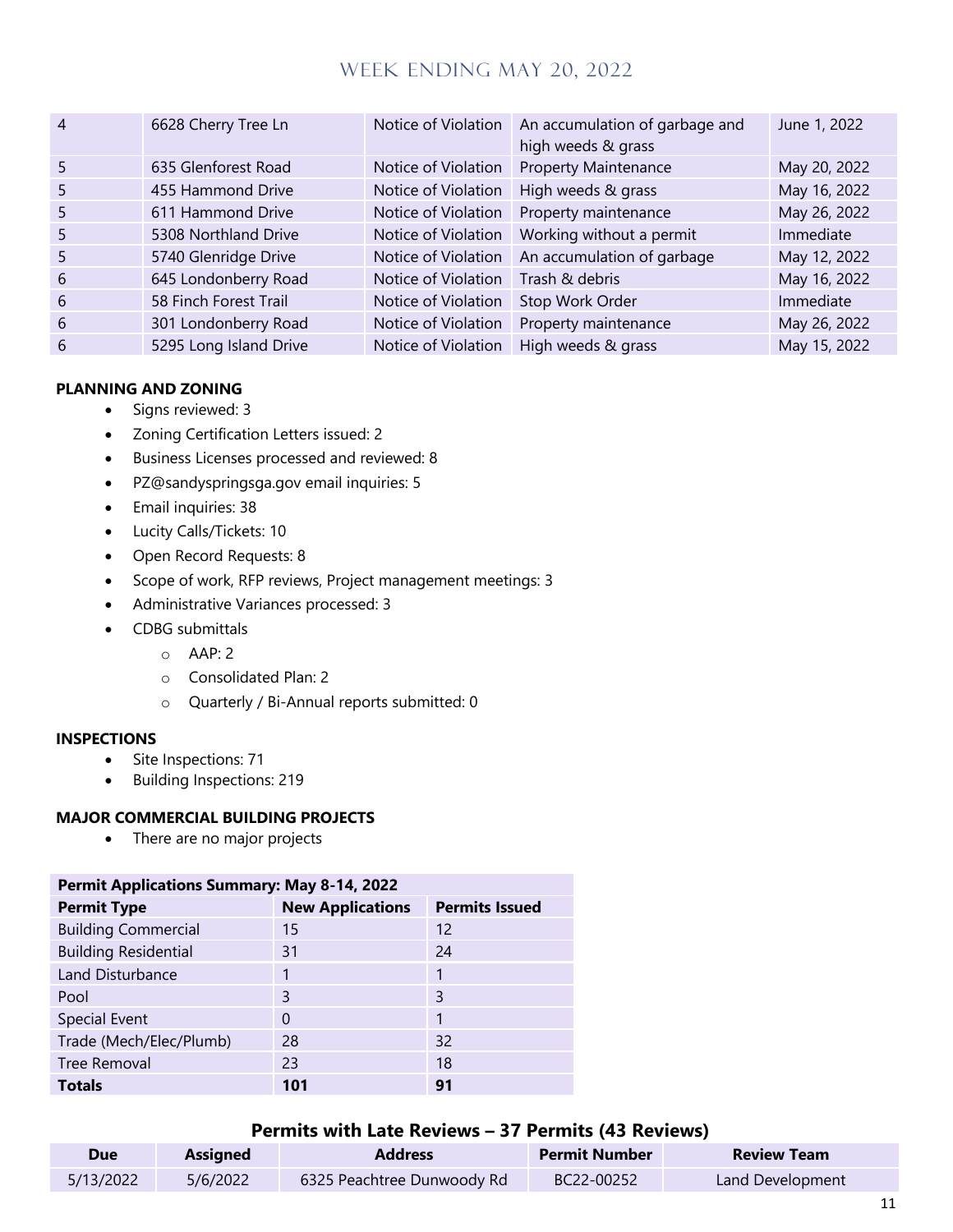| 5/13/2022 | 5/9/2022  | 7762 Spalding Dr            | BC22-00261   | Land Development            |
|-----------|-----------|-----------------------------|--------------|-----------------------------|
| 5/17/2022 | 5/13/2022 | 555 Carriage Dr             | BR20-00528   | Planning and Zoning         |
| 5/6/2022  | 4/29/2022 | 685 Bittersweet Trl         | BR21-00305   | <b>Building</b>             |
| 5/13/2022 | 5/6/2022  | 110 Nezhat Pl               | BR21-00658   | Arborist                    |
| 5/13/2022 | 5/6/2022  | 100 Nezhat Pl               | BR21-00659   | Arborist                    |
| 5/13/2022 | 5/6/2022  | 415 High Brook Dr           | BR22-00144   | Arborist                    |
| 5/17/2022 | 5/10/2022 | 485 Heritage Way            | BR22-00203   | Land Development            |
| 5/17/2022 | 5/10/2022 | 47 Angus Trl                | BR22-00262   | Arborist                    |
| 5/17/2022 | 5/17/2022 | 1165 W Garmon Rd            | BR22-00297   | Building, P&Z, and Arborist |
| 5/17/2022 | 5/14/2022 | 6840 Crescendo Ct           | BR22-00333   | <b>Building</b>             |
| 5/17/2022 | 5/14/2022 | 6836 Crescendo Ct           | BR22-00334   | <b>Building</b>             |
| 5/17/2022 | 5/14/2022 | 6832 Crescendo Ct           | BR22-00335   | <b>Building</b>             |
| 5/17/2022 | 5/14/2022 | 6828 Crescendo Ct           | BR22-00336   | <b>Building</b>             |
| 5/17/2022 | 5/14/2022 | 6824 Crescendo Ct           | BR22-00337   | <b>Building</b>             |
| 5/11/2022 | 5/5/2022  | 420 Spalding Dr             | BR22-00364   | Land Development            |
| 5/13/2022 | 5/6/2022  | 300 Drummen Ct              | BR22-00372   | Arborist                    |
| 5/17/2022 | 5/10/2022 | 5550 Dupree Dr              | BR22-00374   | <b>Building</b>             |
| 5/16/2022 | 5/9/2022  | 8380 Berkley Rdg            | BR22-00376   | Land, P&Z, and Arborist     |
| 5/13/2022 | 5/16/2022 | 5140 Long Island Dr Nw      | Fn22-00047   | Planning and Zoning         |
| 5/13/2022 | 5/13/2022 | 5308 Northland Dr           | Fn22-00052   | Planning and Zoning         |
| 5/10/2022 | 5/9/2022  | 208 Sandy Springs Pl        | LDP21-00041  | Arborist                    |
| 5/16/2022 | 5/11/2022 | 35 Saddleview Run           | LDP22-00033  | Arborist                    |
| 5/17/2022 | 5/17/2022 | 1145 Hightower Trl          | LDP22-00034  | Arborist                    |
| 5/17/2022 | 5/3/2022  | 5600 Roswell Rd             | LDP22-00041  | Planning and Zoning         |
| 5/16/2022 | 5/12/2022 | 7305 Chattahoochee Bluff Dr | Pool18-00063 | Land Development            |
| 5/13/2022 | 5/10/2022 | 110 Nezhat Pl               | RW21-00200   | Arborist                    |
| 5/13/2022 | 5/10/2022 | 100 Nezhat Pl               | RW21-00201   | Arborist                    |
| 5/11/2022 | 5/4/2022  | 300 Skyridge Dr             | RW21-00206   | P&Z and Arborist            |
| 5/13/2022 | 5/6/2022  | 105 Bonnie Ln               | RW22-00038   | Arborist                    |
| 5/13/2022 | 5/6/2022  | 1165 Garmon Rd              | RW22-00039   | Arborist                    |
| 5/13/2022 | 5/12/2022 | 8805 Huntcliff Trce         | RW22-00054   | Arborist                    |
| 5/11/2022 | 5/9/2022  | 6940 Roswell Rd D           | TR22-00302   | Arborist                    |
| 5/11/2022 | 5/9/2022  | 7360 Hunters Branch Dr      | TR22-00306   | Arborist                    |

## **New Permit Applications by District: May 8-14, 2022**

| <b>Council District 1</b> |                    |                             |
|---------------------------|--------------------|-----------------------------|
| BR22-00376*               | 8380 Berkley Rdg   | Addition and Alteration     |
| BR22-00382                | 7750 Sagebrush Dr  | <b>Interior Alterations</b> |
| BR22-00387                | 25 Ball Creek HI   | Generator                   |
| BR22-00389                | 7710 Ryefield Dr   | <b>Interior Alterations</b> |
| BR22-00390                | 7959 Magnolia Sq   | Generator                   |
| BR22-00393                | 8315 Hewlett Rd    | Solar Panel                 |
| EL22-00148                | 25 Ball Creek HI   | Residential                 |
| EL22-00152                | 825 Jett Ferry Mnr | Residential                 |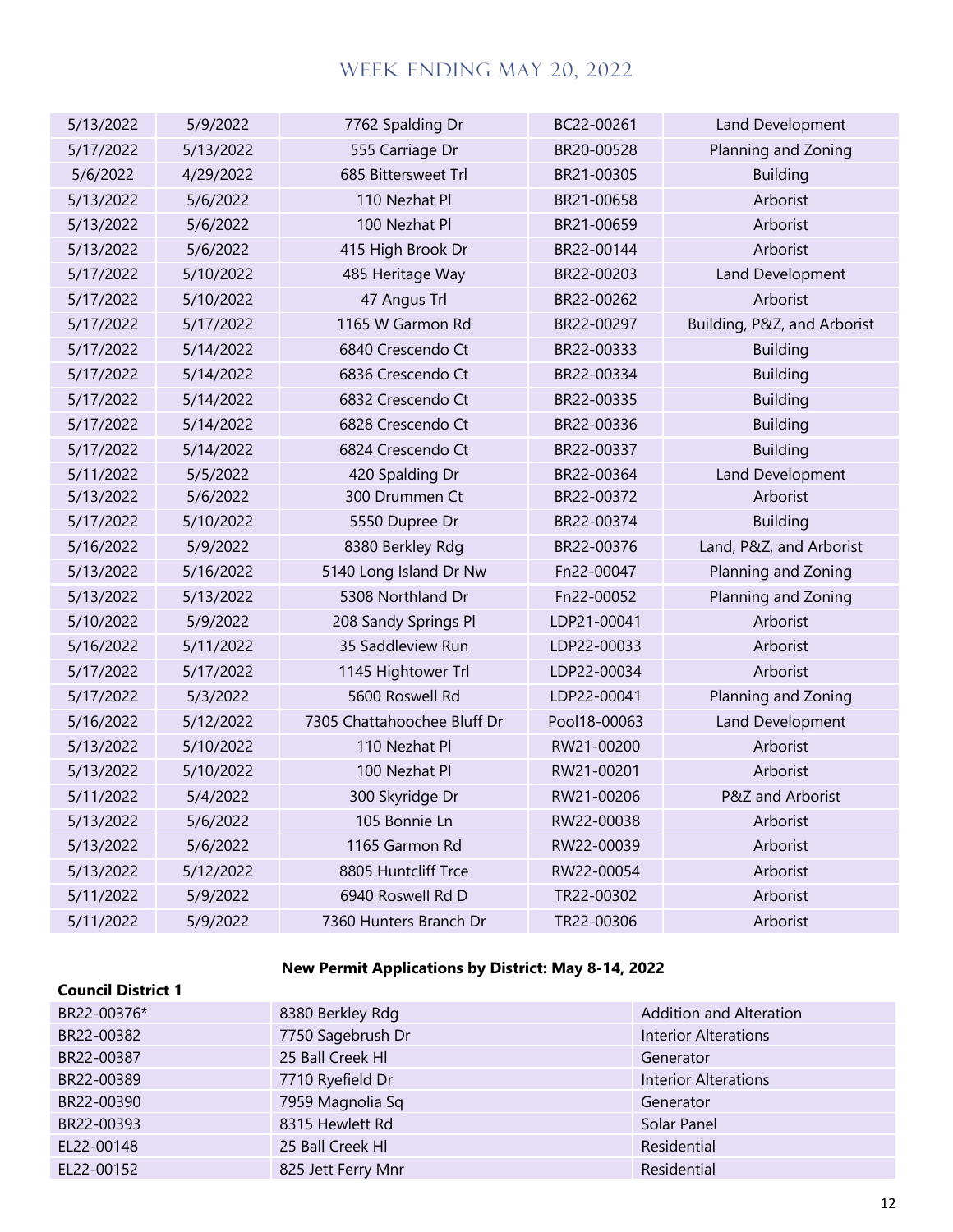| PL22-00132                | 1408 Gettysburg Pl        | Residential                     |
|---------------------------|---------------------------|---------------------------------|
| PL22-00133                | 1600 Chevron Way          | Residential                     |
| TR22-00322                | 7455 Brigham Dr           | <b>Tree Removal</b>             |
| TR22-00330                | 7960 Landowne Dr          | <b>Tree Removal</b>             |
| TR22-00332                | 210 Riverland Ct          | <b>Tree Removal</b>             |
| <b>Council District 2</b> |                           |                                 |
| BR22-00378                | 7530 Princeton Trce       | Generator                       |
| BR22-00380                | 240 Grogans Lake Pte      | Generator                       |
| BR22-00381                | 3030 River North Pkwy     | <b>Single Family House</b>      |
| EL22-00150                | 110 Wilderbluff Ct        | Residential                     |
| EL22-00159                | 135 Old College Way       | Residential                     |
| MC22-00183                | 165 River Dr B            | Residential                     |
| RW22-00054                | 8805 Huntcliff Trce       | Residential                     |
| SG22-00102                | 8599 Roswell Rd           | Permanent - Wall Mounted        |
| TR22-00317                | 8915 Huntcliff Trce       | <b>Tree Removal</b>             |
| TR22-00318                | 190 Grogans Lndg          | <b>Tree Removal</b>             |
| TR22-00321                | 460 Cambridge Way         | <b>Tree Removal</b>             |
| TR22-00334                | 215 Old College Way       | <b>Tree Removal</b>             |
| TR22-00335                | 125 Grogans Lndg          | <b>Tree Removal</b>             |
| <b>Council District 3</b> |                           |                                 |
| BC22-00271                | 6285 Barfield Rd          | Generator                       |
| BR22-00377                | 6575 Bridgewood Valley Rd | Generator                       |
| BR22-00388                | 132 Underwood Dr          | Generator                       |
| BR22-00391                | 84 River Park Dr          | Generator                       |
| BR22-00394                | 6182 Ferry Dr             | <b>Interior Alterations</b>     |
| BR22-00397                | 6660 Castleton Dr         | Decks & Covered Porches         |
| DM22-00051                | 6560 Roswell Rd           | Commercial - Full/Partial Demo  |
| EL22-00153                | 1600 Riveredge Pkwy       | Commercial                      |
| EL22-00154                | 5965 Riverside Dr         | Residential                     |
| EL22-00155                | 227 Sandy Springs Pl #110 | Commercial                      |
| EL22-00156                | 444 Hilderbrand Dr        | Residential                     |
| EL22-00157                | 6075 Roswell Rd           | Fire Alarm                      |
| Fn22-00051                | 6174 Ferry Dr             | Residential - No vehicular gate |
| Fn22-00055                | 6700 Castleton Dr         | Residential - No vehicular gate |
| MC22-00174                | 5920 Roswell Rd           | Commercial                      |
| MC22-00177                | 60 Angus Trl              | Residential                     |
| MC22-00178                | 7102 Stonington Dr        | Residential                     |
| MC22-00180                | 297 Legran Bnd            | Residential                     |
| PL22-00124                | 6700 Roswell Rd A         | Residential                     |
| PL22-00131                | 7215 Wyncourtney Ln       | Residential                     |
| Pool22-00075              | 921 Heards Ferry Rd       | Residential - Outdoor           |
| RW22-00053                | 921 Heards Ferry Rd       | Residential                     |
| SG22-00103                | 1265 Mount Vernon Hwy NE  | Permanent - Ground Mounted      |
| SG22-00104                | 227 Sandy Springs Pl      | Permanent - Wall Mounted        |
| TR22-00314                | 20 Bonnie Ln              | <b>Tree Removal</b>             |
| TR22-00331                | 980 Winding Creek Trl     | <b>Tree Removal</b>             |
| TR22-00333                | 200 Seamarsh Ct           | <b>Tree Removal</b>             |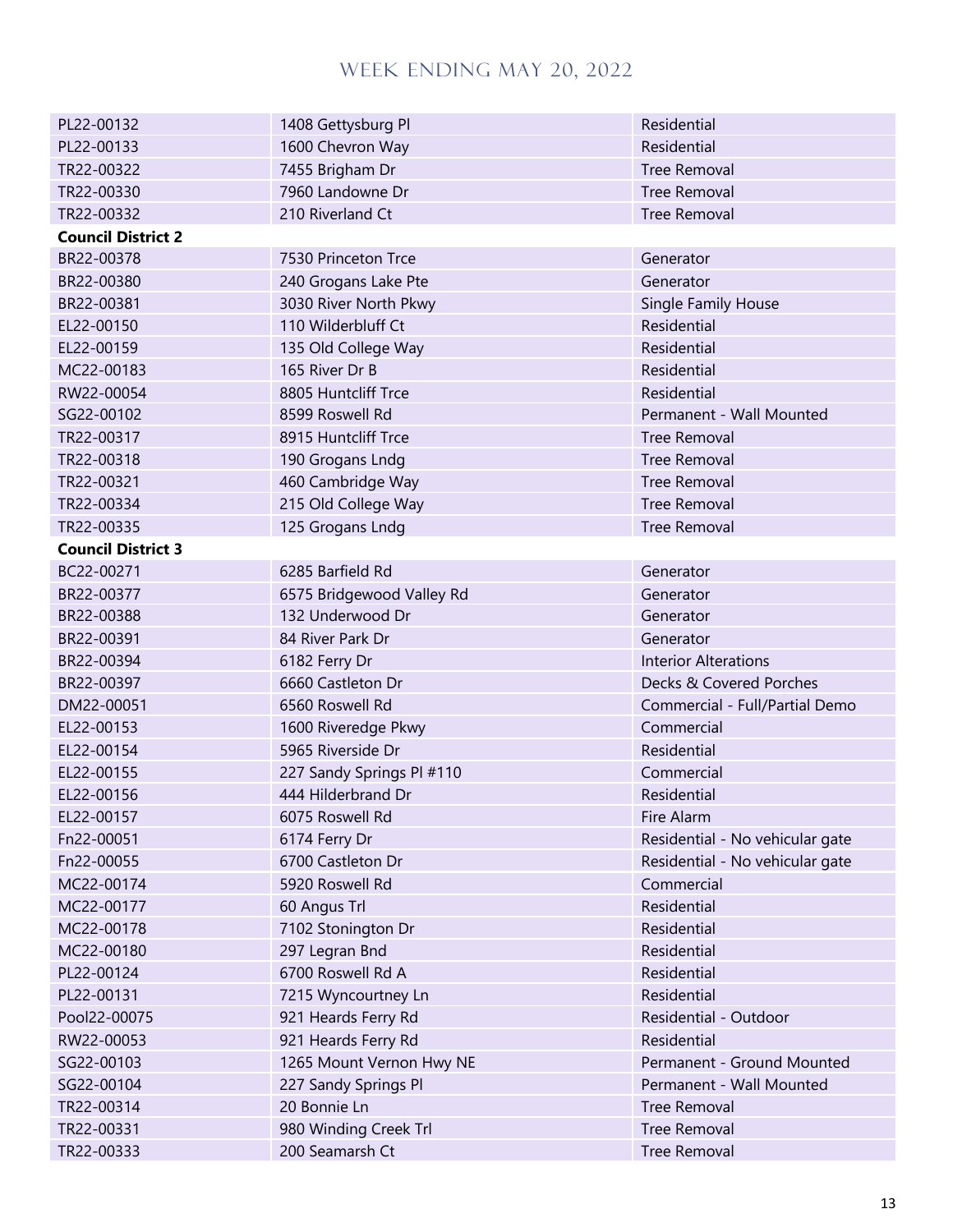#### **Council District 4**

| BC22-00268                | 1100 Abernathy Rd               | <b>Interior Alterations</b>    |
|---------------------------|---------------------------------|--------------------------------|
| BR22-00398                | 7245 Twin Branch Rd             | <b>Single Family House</b>     |
| BR22-00400                | 7245 Twin Branch Rd             | <b>Accessory Structure</b>     |
| MC22-00185                | 705 Mabry Rd                    | Residential                    |
| PL22-00134                | 198 Peachtree Hollow Ct         | Residential                    |
| PL22-00135                | 1901 Huntingdon Chas            | Residential                    |
| Pool22-00077              | 7245 Twin Branch Rd             | Residential - Outdoor          |
| <b>Council District 5</b> |                                 |                                |
| BC22-00267                | 5901 Peachtree Dunwoody Rd #275 | <b>Interior Alterations</b>    |
| BC22-00269                | 5 Concourse Pkwy 2725           | <b>Exterior Addition</b>       |
| BC22-00270                | 5 Concourse Pkwy #2725          | <b>Interior Alterations</b>    |
| BR22-00383                | 5780 Kayron Dr                  | Decks & Covered Porches        |
| BR22-00385                | 4670 Hitching Post Trl          | Generator                      |
| BR22-00386                | 55 Battery Pl                   | Generator                      |
| BR22-00392                | 560 Timber Valley Rd            | <b>Interior Alterations</b>    |
| BR22-00395                | 310 Ledgemont Ct                | Generator                      |
| BR22-00396                | 5805 Timberlane Ter             | Decks & Covered Porches        |
| EL22-00145                | 5445 Meridian Mark Rd           | Low Voltage                    |
| BR22-00375                | 1095 Old Woodbine Rd            | <b>Building Residential</b>    |
| MC22-00179                | 4720 Huntley Dr                 | Residential                    |
| MC22-00181                | 1085 Balmoral Rd                | Residential                    |
| PL22-00136                | 5881 Glenridge Dr               | Commercial                     |
| TR22-00323                | 625 Glenforest Rd               | <b>Tree Removal</b>            |
| TR22-00326                | 105 Bransford Rd                | <b>Tree Removal</b>            |
| TR22-00329                | 4780 Westfield Dr               | <b>Tree Removal</b>            |
| <b>Council District 6</b> |                                 |                                |
| BC22-00265                | 282 Mount Paran Rd NW           | <b>Interior Alterations</b>    |
| BC22-00266                | 5600 Roswell Rd #100            | <b>Interior Alterations</b>    |
| BR22-00384                | 780 Riley Place Rd              | Generator                      |
| DM22-00050                | 6300 Powers Ferry Rd            | Commercial - Full/Partial Demo |
| EL22-00149                | 971 Davis Dr                    | Residential                    |
| LDP22-00044               | 5750 Long Island Dr NW          | Commercial - Site Improvements |
| MC22-00173                | 200 River Vista Dr #742         | Residential                    |
| MC22-00175                | 1625 Powers Ridge Pl            | Residential                    |
| MC22-00176                | 4950 Long Island Dr NW          | Residential                    |
| RW22-00052                | 545 Kenbrook Dr                 | Residential                    |
| SG22-00101                | 4600 Roswell Rd, E230           | Permanent - Wall Mounted       |
| TR22-00313                | 270 Forrest Lake Dr             | <b>Tree Removal</b>            |
| TR22-00319                | 4725 Northside Dr               | <b>Tree Removal</b>            |
| TR22-00324                | 124 Mount Paran Rd NE           | Tree Removal                   |

# **ECONOMIC DEVELOPMENT AND THE NORTH END**

#### **BUSINESS SUPPORT & DEVELOPMENT**

- Phone call with existing business owner to offer growth resources 5/18.
- Meeting w/ broker for Powers Ferry area office properties 5/20.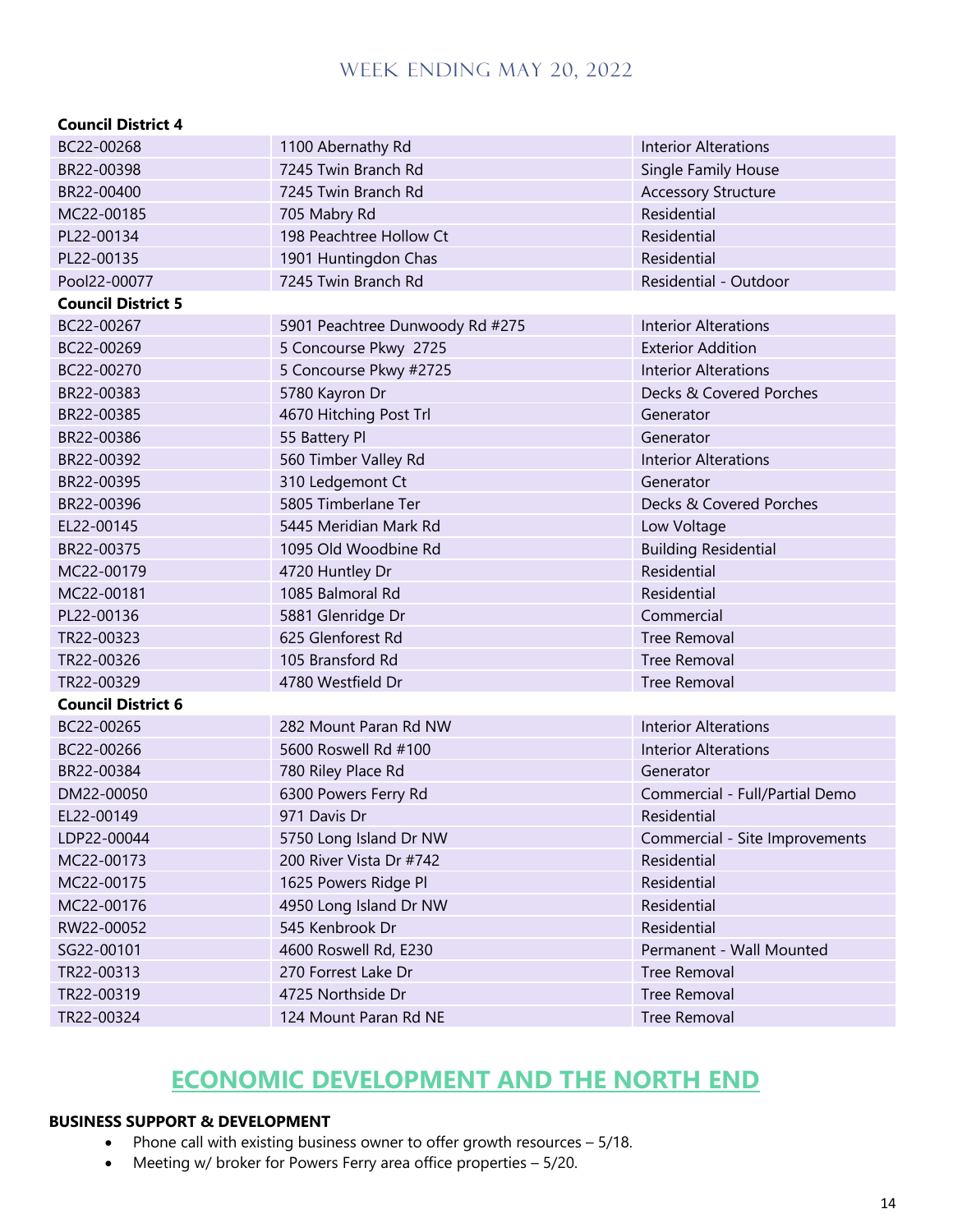#### **PARTNERSHIP MEETINGS**

• Meeting w/ Roswell Inc. – 5/18.

#### **PROJECTS & PROGRAMS**

- City Springs Master Plan Project Team Meeting 5/16
- Next 10 Project Team Meeting 5/18

#### **OTHER**

- CFQG ELI Program Tour of Colony Square 5/12.
- Upcoming: First Know & Grow Webinar scheduled for 5/24 60 registered so far.

| <b>Council</b><br><b>District</b> | <b>Business Name</b>                | <b>Address</b>                     | <b>Location Type</b> | <b>Business Start</b><br>Date | <b>Description</b>                                                     |
|-----------------------------------|-------------------------------------|------------------------------------|----------------------|-------------------------------|------------------------------------------------------------------------|
| 3                                 | Valni, LLC                          | 290 Cameron Ridge Drive            | HB                   | 06/01/2022                    | Photography<br>Studios, Portrait                                       |
| 3                                 | Dunwoody Eye Care                   | 6350 Peachtree Dunwoody Road       | <b>CP</b>            | 05/19/2022                    | Professional<br><b>Practitioners</b>                                   |
| $\overline{4}$                    | Challise and Company, Inc.          | 300 Johnson Ferry Road NE Unit 103 | <b>CP</b>            | 05/11/2022                    | <b>Beauty Salon</b>                                                    |
| 5                                 | Datamyx, LLC                        | 5565 Glenridge Connector           | <b>CP</b>            | 05/10/2022                    | Marketing<br><b>Consulting Services</b>                                |
| 5                                 | Safequard Business<br>Systems, Inc. | 5565 Glenridge Connector           | <b>CP</b>            | 05/10/2022                    | Other Misc<br>Nondurable Goods<br>Merchant Whol                        |
| 5                                 | Gemini Agency, Inc                  | 5980 Kayron Drive                  | HB                   | 05/01/2022                    | Advertising<br>Agencies                                                |
| 5                                 | Lwin Family C/O DBA<br>Hissho Sushi | 1001 Johnson Ferry Road NE         | <b>CP</b>            | 05/01/2022                    | Other Grocery and<br><b>Related Products</b><br><b>Merchant Wholes</b> |

#### **New Business Registrations**

\*CP – Commercial Property, HB – Home Based Business

# **RECREATION AND CULTURAL ENRICHMENT**

#### **CREATE CITY SPRINGS**

#### **Events**

- Number of Performances, Rehearsals, and Events 37
- Event highlights include the Sandy Springs Perimeter Chamber Luncheon, Make A Wish Gala, Farmer's Market, and our first City Green Live Concert featuring the North Mississippi Allstars.
- New Event Contracts  $-4$
- New contracts include the Weber School Spring Formal. They hosted their first spring formal with us in April and have already requested to contract again for next year. Also booked a June leadership meeting with new client, The Benefit Company.
- Event Inquiries 21 emails, 5 phone calls.
- Production Team advanced with the SDA Homecoming event for the Byers Theater in June.
- Events and Sales Team completed planning meetings for upcoming Pediatric Symposium and OneDigital events. Also gave tour to returning client Coldwell Banker. They are staring to host in-person events again and will host their holiday party in December as well as a possible event on the Entertainment Lawn in Fall or Spring. They are excited to be back in the space.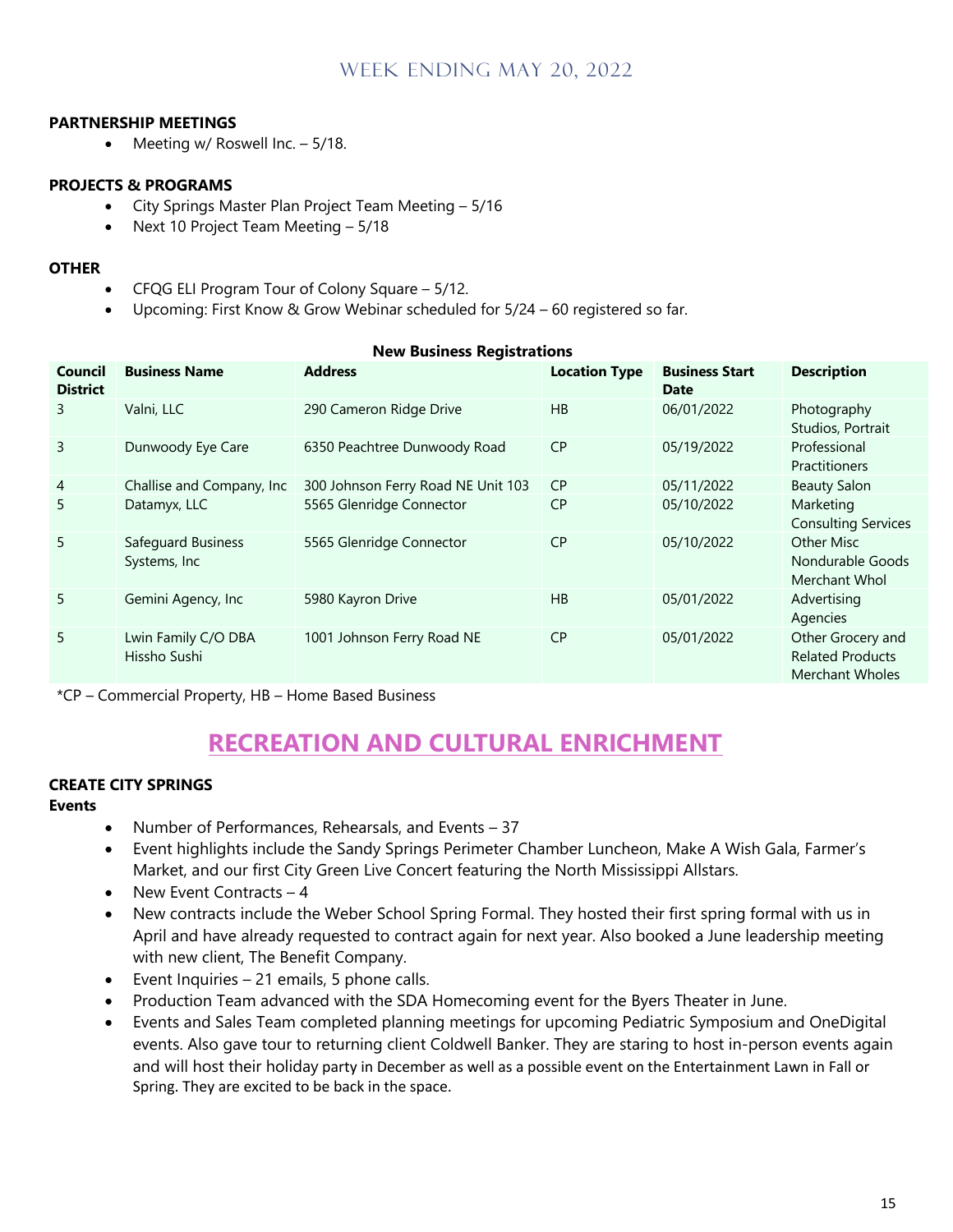

Dark Blue = Byers (Presented), Red = Studio (Presented), Light Blue = Byers Rental/Partner)

| Opcoming Event Ticket Sales. |                    |                  |      |                |  |
|------------------------------|--------------------|------------------|------|----------------|--|
|                              | <b>Event</b>       | <b>Breakeven</b> | Goal | <b>Current</b> |  |
|                              | Amy Grant (5/26)   | 800              | 877  | 350            |  |
|                              | Peter Noone (6/3)  | 602              | 768  | 363            |  |
|                              | Kevin Nealon (6/4) | 581              | 768  | 238            |  |

### **Upcoming Event Ticket Sales:**

#### **RECREATION AND PARKS**

#### **Projects**

• Overlook Park shoreline restoration work continues. First layer of large field stone will cover the project area, with smaller stones added to fill voids.

#### **Maintenance/Landscaping**

- Spread 75 bags of mulch around Activity Building at Hammond Park.
- Supplied nine bails of wheatgrass and five sock drains to assist erosion control issues near the Overlook Park shoreline stabilization project.
- Monthly blowing, sweeping, grooming of Hammond Park turf field.
- Staff created a trough along staircase at Overlook Park leading to dock to help eliminate dirt, mud, and debris on the concrete.
- Staff inspected three dead, dying, or hazardous trees at Allen Road Park.
- Removed dead plant material at Marsh Creek Rain Garden and determined additional need for pre-emergent.
- New Landscape Manager started this week to replace retiring manager.

#### **Facility Reservations**

- Indoor: 5
- Pavilion: 14
- Turf Field: 21
- Tennis Court: 167

#### **Programming**

- Staff hired Summer Camp Counselors.
- Staff scheduled National Kids to Parks Day staff, games, and activities.
- Conducted Adult Volleyball Open Gym at Sandy Springs Middle School with 55 participants.
- Conducted youth golf clinic at Lake Forest Elementary.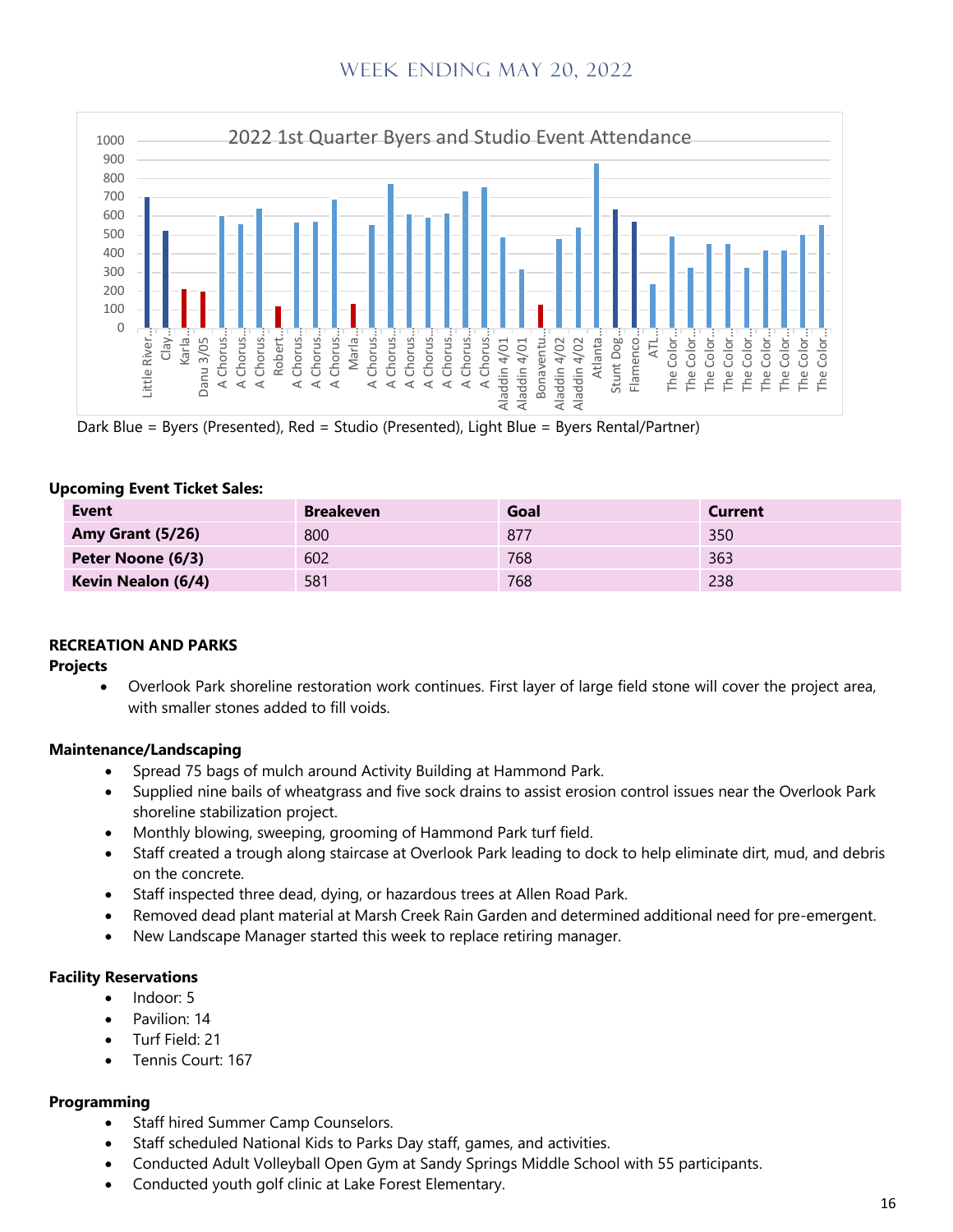- Conducted Sumer Track program.
- Conducted after school youth soccer at High Point Elementary with a parent's vs. kids soccer game.
- Contract provider Sandy Springs Youth Sports preparing for football season.
- Sandy Springs Youth Lacrosse conducted games at Dunwoody Springs Elementary.
- Contractor Atlanta Sport and Social Club conducted adult soccer, flag football, kickball and volleyball at Hammond Park, Dunwoody Springs Elementary and Sandy Springs Middle schools.
- Staff taking applications for Naturalist/Environmental Educator to facilitate the Wild Explorer and other environmental education programs for the Department.



# **SUSTAINABLE GROWTH AND ENVIRONMENTAL STEWARDSHIP**

#### **Stormwater**

- 25 active projects: 8 in design, 3 in contract development, 4 in easement acquisition, 3 in technical review, 2 in scope development, 3 in construction, and the remaining pending final invoice or inspection.
- 1 new stormwater work requests received.

| <b>Address</b>         | <b>Current Phase</b>           | <b>Status</b>                                                                        | <b>Upcoming</b>                            |
|------------------------|--------------------------------|--------------------------------------------------------------------------------------|--------------------------------------------|
| 70 Seville Chase       | Construction                   | Punch list has been issued                                                           | Contractor to address punch<br>list items. |
| 980 Crest Valley Drive | Bid Phase -<br>Construction    | Contract award approved 5/3.                                                         | Construction.                              |
| 140 Landsdowne Drive   | Construction                   | Construction underway                                                                | Construction completion.                   |
| 600 North Harbor       | Bid Phase -<br>Construction    | <b>Construction bidding</b>                                                          | Bids due 6/7.                              |
| 7236 Thornhill Lane    | Design                         | Revised plans received 4/25. Utility<br>investigation and homeowner<br>coordination. | Final design and engineering<br>tasks.     |
| 8845 N. River Parkway  | Bid Phase -<br>Construction    | Bids received 4/25.                                                                  | Purchase Order.                            |
| 260-270 Drummen Ct.    | Permit                         | Construction Plans approved and<br>permitted.                                        | Bid Phase.                                 |
| 4711 Northside Drive   | Design/Easement<br>Acquisition | 95% Plans approved for Permitting.                                                   | Permitting and Easement<br>Acquisition.    |
| 6850 Castleton Drive   | Construction                   | Purchase Order issued                                                                | Construction submittal<br>review.          |
| 5200 Falcon Chase Lane | Design                         | Plan revision based on 4/18                                                          | 100% plans review. Update                  |